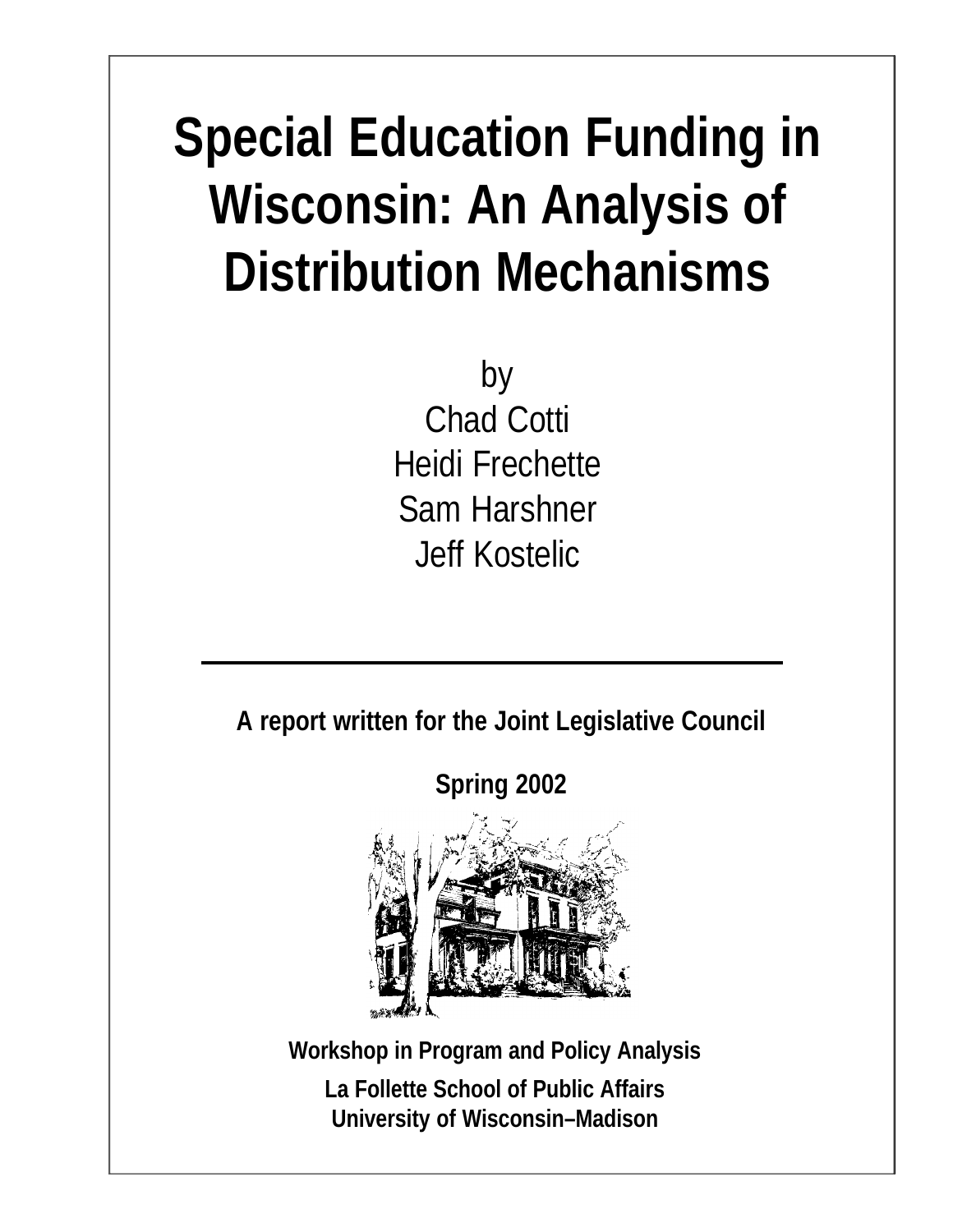This report was prepared by graduate students in the Robert M. La Follette School of Public Affairs at the University of Wisconsin–Madison. The opinions and judgments expressed are those of the students and do not represent the opinions, official or unofficial, of the sponsoring agency.

> ©2002 Board of Regents of the University of Wisconsin System All rights reserved. For additional copies: Publications Office La Follette School of Public Affairs 1225 Observatory Drive Madison, WI 53706 [www.lafollette.wisc.edu](http://www.lafollette.wisc.edu)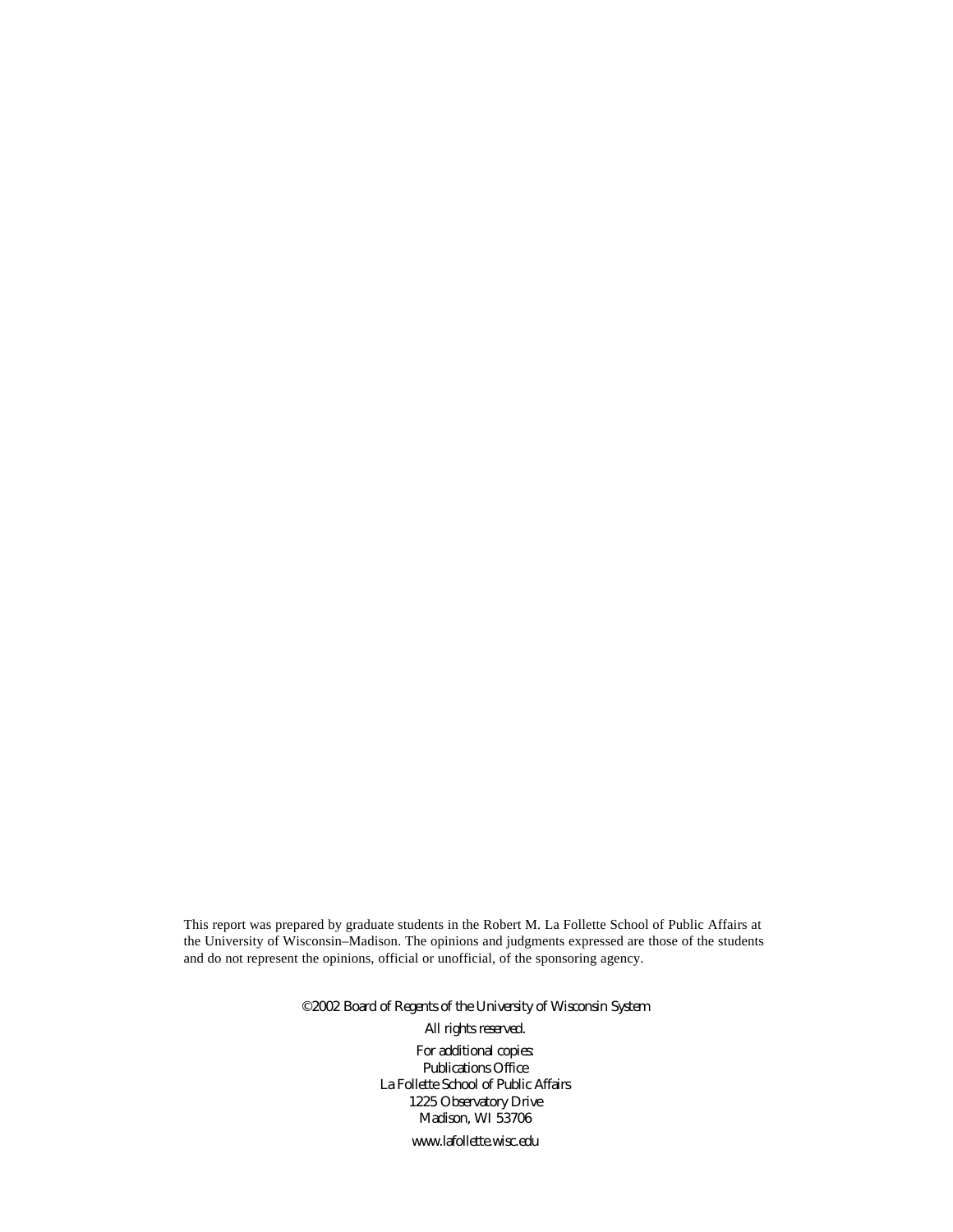# **Table of Contents**

| <b>Alternative Methods of Special Education Funding Distribution 13</b> |     |
|-------------------------------------------------------------------------|-----|
| Criteria for Evaluating Distributional Alternatives17                   |     |
|                                                                         |     |
|                                                                         |     |
|                                                                         |     |
|                                                                         | .20 |

# **List of Figures**

| 2. Annual Percentage Changes in Total Enrollment and Special |  |
|--------------------------------------------------------------|--|
|                                                              |  |
|                                                              |  |
|                                                              |  |
|                                                              |  |
| 6. Cumulative Percentage Increases from 1993 to 1994         |  |
| in Special Education Spending and Total Revenues Allowable   |  |
|                                                              |  |

# **List of Tables**

| 2. Current Wisconsin System: Strengths and Weaknesses14 |  |
|---------------------------------------------------------|--|
|                                                         |  |
|                                                         |  |
|                                                         |  |
|                                                         |  |
|                                                         |  |
|                                                         |  |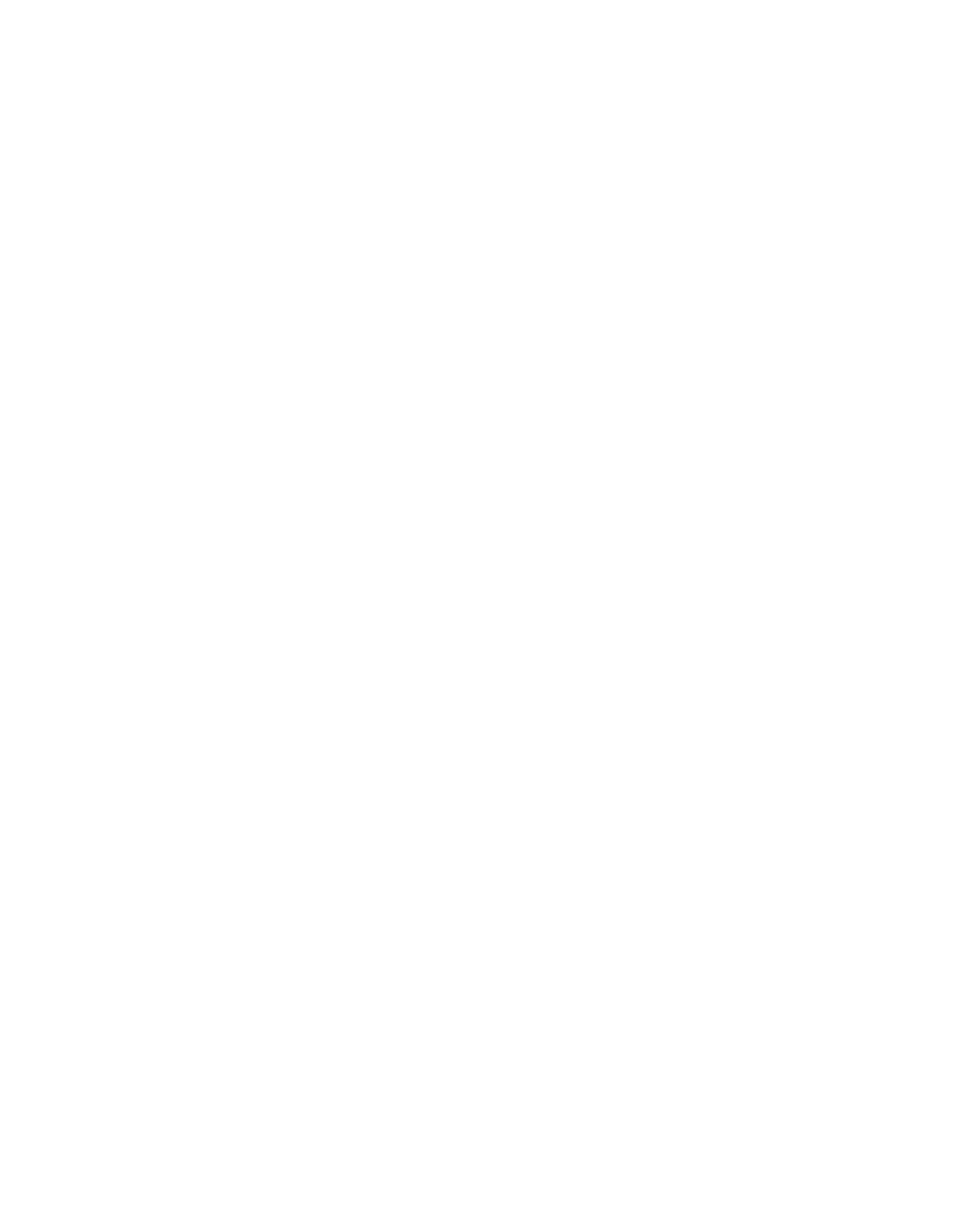# **Foreword**

This report on the funding of special education is the result of a collaboration between the Robert M. La Follette School of Public Affairs at the University of Wisconsin– Madison and the Joint Legislative Council. The objective of this collaborative effort is to provide graduate students at La Follette the opportunity to improve their policy analysis skills while contributing to the capacity of the Joint Legislative Council to provide the legislature with high quality analysis on issues of concern to the citizens of the State.

The La Follette School offers a two-year graduate program leading to a Master of Public Affairs degree. Students specialize in policy analysis or public management, or in many cases, both. The authors of this report are all enrolled in Public Affairs 869, *Workshop in Program and Policy Analysis.* During the first few weeks of the course students were introduced to some of the literature on policy analysis. They read Eugene Bardach's *A Practical Guide for Policy Analysis: The Eightfold Path to More Effective Problem Solving* plus a number of articles on conducting policy analysis. They also honed their spreadsheet skills and practiced memo writing. Although acquiring a set of policy analytic skills is important, there is no substitute for *doing* policy analysis as a means of *learning* policy analysis.

The students enrolled in Public Affairs 869 during the Spring 2002 semester were randomly assigned to one of five project teams. Two teams worked on projects for the Legislative Council, while the other three teams completed projects for the Budget and Management Division of the city government in Milwaukee. The topic of this report funding special education—was chosen by Terry C. Anderson, director of the Legislative Council staff, from a list of topics proposed by the staff.

Over the past few years the number of elementary and secondary education students being classified as needing "special education" has risen. Not surprisingly, spending on special education has also risen rapidly. In this report, the authors use data on changes in spending on special education and changes in available revenues to fund education to demonstrate that meeting special education obligations is forcing school districts to reduce per-pupil spending on regular education. This so-called "crowding out" problem is exacerbated by the existence of caps on the annual increases in public school revenues. The authors then evaluate several alternative ways in which the state could distribute special education categorical grants to local school districts.

This report does not provide the final word on special education funding. The graduate student authors are, after all, novice policy analysts. Nevertheless, much has been accomplished. I trust that both the students and the Legislative Council staff have learned a great deal about the issues involved. The report helps define the issues and provide a foundation for further analysis and decision making.

This report would not have been possible without the support and encouragement of Terry Anderson. Russ Whitesel and Joyce L. Kiel, senior staff attorneys, worked with the authors as liaisons to the Legislative Council staff. They were generous with their time and advice. Many other people also contributed to the success of the report. Their names are listed in the acknowledgements printed at the end of the report.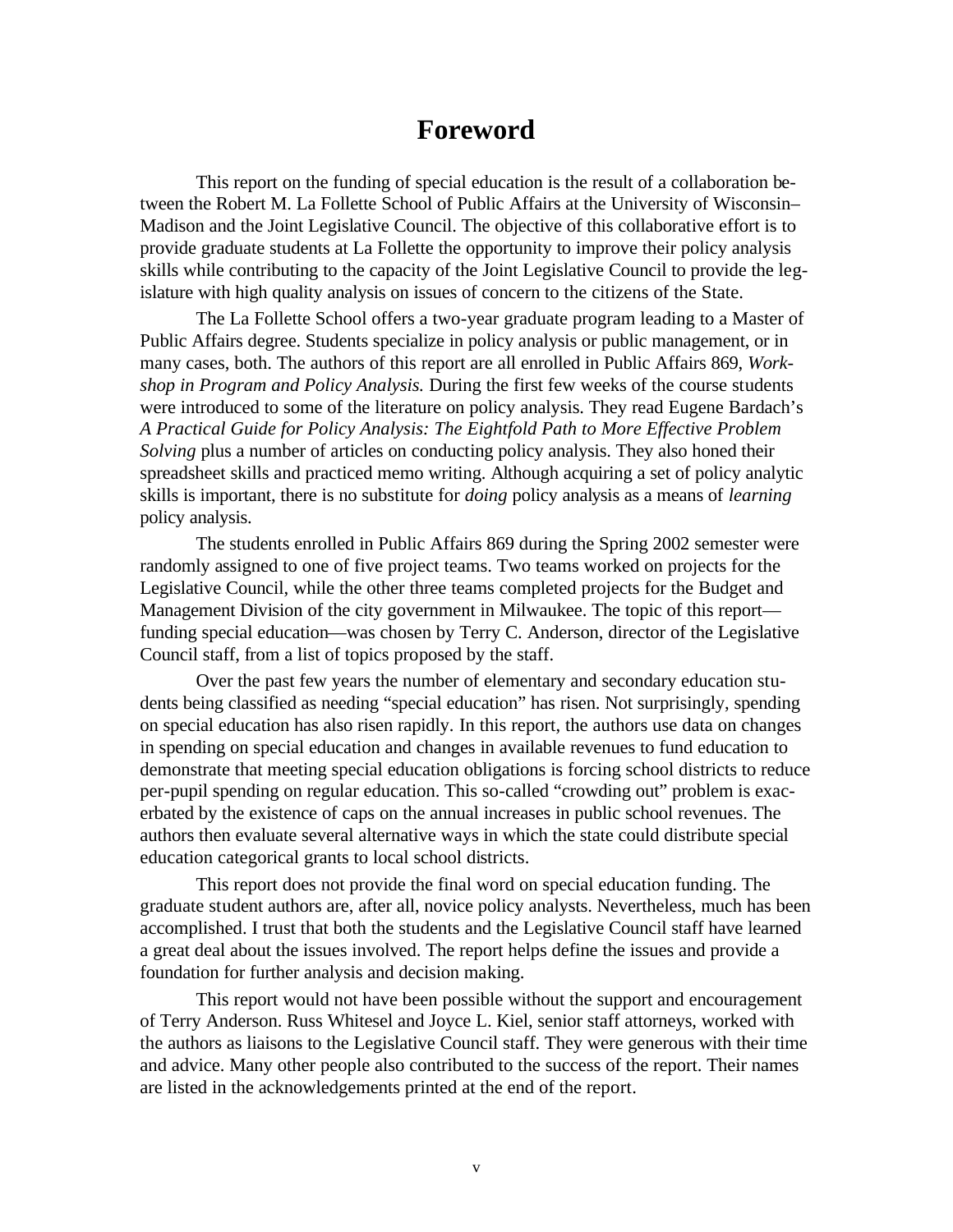The report also benefited greatly from the active support the La Follette staff. Alice Honeywell, publications director at La Follette, edited the report and produced the final bound report. Alice, along with Terry Shelton, La Follette's outreach director, and John Witte, director of the La Follette School, provided the students with constructive criticism and advice on their oral presentations of the reports. Joyce Collins and La'Tanya Moore contributed logistic support for the policy analysis projects.

It is my hope that by involving La Follette students in the tough issues faced by state government, they have not only learned a great deal about doing policy analysis, but have gained an appreciation of the complexities and challenges facing both state and local governments in Wisconsin. I also hope that this report will contribute to the work of the Joint Legislative Council and to the ongoing public discussions of the funding of special education in Wisconsin.

> Andrew Reschovsky May 13, 2002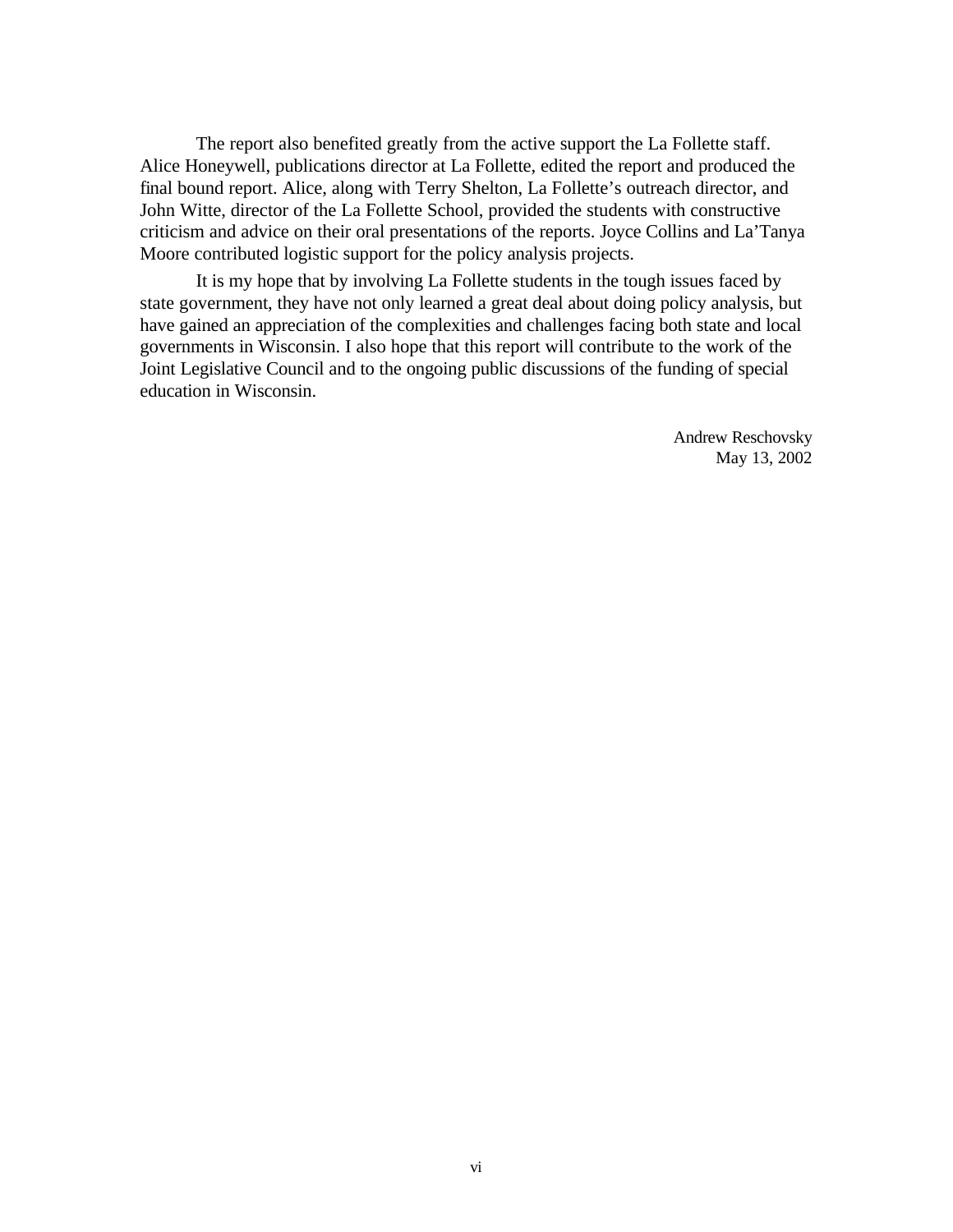# **Special Education Funding in Wisconsin: An Analysis of Distribution Mechanisms**

by Chad Cotti, Heidi Frechette, Sam Harshner, Jeff Kostelic

### **Executive Summary**

Nearly ten years ago the State of Wisconsin imposed revenue caps on local school districts in an effort to control the growth of property taxes. While this policy has been championed as an effective mechanism for controlling property tax growth, it has also been criticized for its impact on local school finances. In particular, revenue caps have been blamed in part for pitting mandated special education services against general education programs. This tension between limited local revenues, mandated education programs, and inadequate state categorical aid payments is the focus of this paper.

Since the advent of state imposed revenue caps in 1994, local school districts in Wisconsin have been placed in the difficult position of having to fulfill federal and state requirements related to special education while working within the constraints of these caps. However, funding is available to assist local districts in providing services in addition beyond those sources available under the revenue cap.

These funds are available from the state and federal government to assist school districts in covering their special education costs. The two sources of targeted special education funding—federal IDEA (Individuals with Disabilities Education Act) grants and state categorical special education aid—currently fund approximately half of special education in the state. This level, however, is inadequate compared to the original commitment on the federal level of 40 percent and on the state level of 63 percent.

Special-education-related costs not funded with categorical aids are made up through a combination of general school aids and local school levies. Prior to the imposition of revenue caps, school districts had the option to increase local property tax levies to offset the costs associated with increasing special education expenses. Revenue caps effectively eliminated this option. Local districts, when faced with increasing mandated special education costs, are left with little choice but to make cuts in general education programs.

This paper approaches Wisconsin's special education funding dilemma by examining the current trends in special education funding and identification rates. It also explores special education distribution methods employed by other states while discussing the adequacy of Wisconsin's current system.

Wisconsin currently employs a percentage reimbursement method for distributing state categorical special education aids to local school districts. Under this method, the state reimburses local school districts for a percentage of eligible special education costs. Under the current categorical aid system, Wisconsin reimburses school districts for approximately 33 percent of special education expenditures. This mechanism ties state aid payments to actual school costs, but makes no accommodations for high-cost students who may require services costing ten times that of regular education students.

It should be noted that, given the current political environment, increased appropriations for special education and tax increases to fund special education services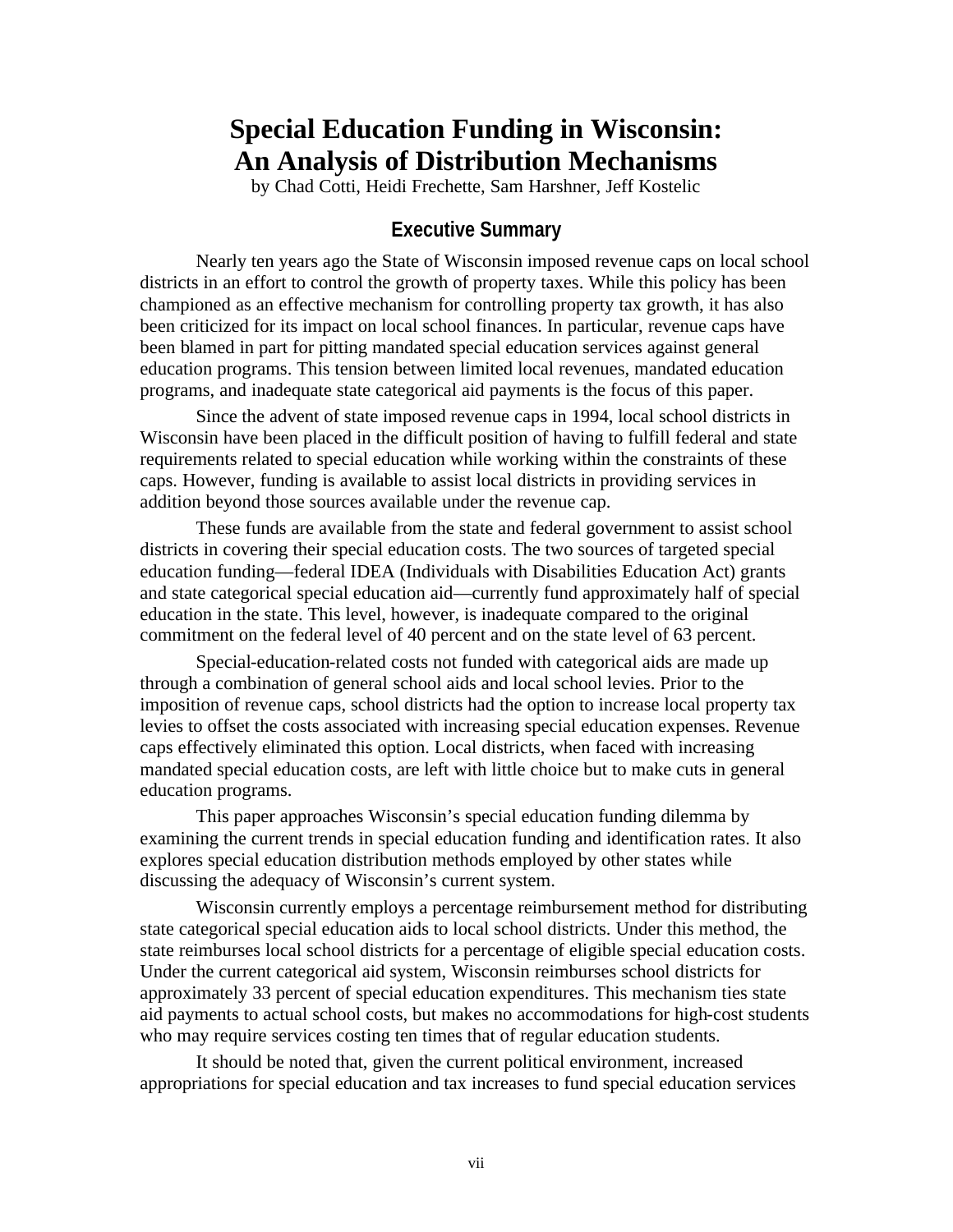were not explored as potential remedies. The task of this paper is to recommend the most effective method of distributing the current state allocation of special education funds.

We believe that an ideal special education aid distribution formula allows funds to be distributed fairly and in a simple manner to the majority of the school districts. We also believe that the formula should prevent fiscal hardships for school districts providing special education services to students with especially severe and costly disabilities. We recommend that Wisconsin adopt a hybrid distribution formula that includes characteristics of a census-based system combined with a special supplement for highcost pupils. A hybrid system of this type addresses two inadequacies inherent in the current system: (1) failure to account for high-cost students and (2) the absence of incentives to keep special education costs down.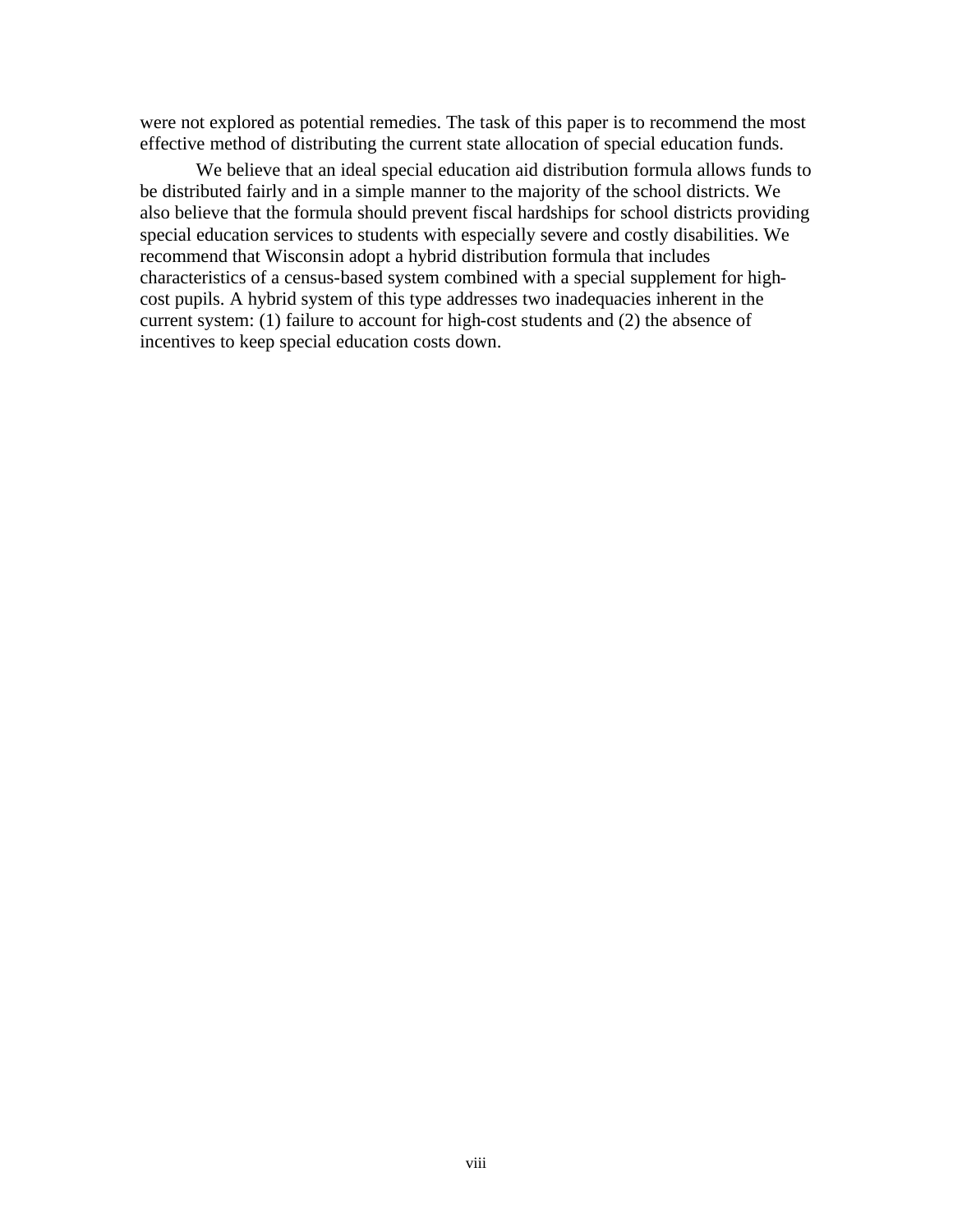# **Special Education Funding in Wisconsin: An Analysis of Distribution Mechanisms**

by Chad Cotti, Heidi Frechette, Sam Harshner, Jeff Kostelic

The State of Wisconsin faces a burgeoning crisis in its school finance system—the growth in the cost and enrollment of special education students. As this paper sho I growth in the cost and enrollment of special education students. As this paper shows, the state and federal funds allocated to special education are not increasing at a rate sufficient to offset this growth. Many school districts are finding it ever more difficult to meet the fiscal demands of their special education programs without in turn cutting funds from their regular education services.

A federal mandate for special education services first occurred in 1975 with the passage of the Individuals with Disabilities Act (IDEA). In this legislation the federal government established the rules which school districts must follow when providing special education services. Under this law, states are required to provide these services irrespective of their own fiscal constraints. The federal government authorized the Department of Education to reimburse states for 40 percent of their special education costs, but sadly this level of funding was never appropriated (Legislative Audit Bureau 1999)

Wisconsin identifies special education students and provides services in accordance with this federal legislation. A portion of spending on special education by Wisconsin's school districts is funded through state and federal categorical grants. These are funds specifically targeted for special education services. The remainder of special education spending is funded by using a combination of state general education aids and local property tax revenues.

A complication to this system arose, however, in 1993 when the state established revenue caps on local school districts. These revenue caps placed an annually determined ceiling on the increased funding school districts could obtain from local property tax levies and state general education aids. Thus the magnitude of the yearly revenue cap increase largely determines the growth in funds available for educational services as a whole.

In this report we demonstrate that the cost of special education has been rising at a faster rate than total educational costs. Further, we show that special education expenditures have increased at a more rapid rate than the available special education funding. Finally we demonstrate that the relatively slow growth of Wisconsin revenue caps has constrained total education spending to the point that districts are forced to pay for their special education programs by pirating resources from their regular education programs.

Wisconsin's school districts currently find themselves in a quandary. State and federal funds have failed to address the growing burden of mandated special education services while districts are prohibited from raising additional funds themselves because of the constraints imposed by state revenue caps. This paper shows that general education will continue to suffer cuts until the special education system is more fully funded. This can be achieved in one of two ways: either the state could increase the size of special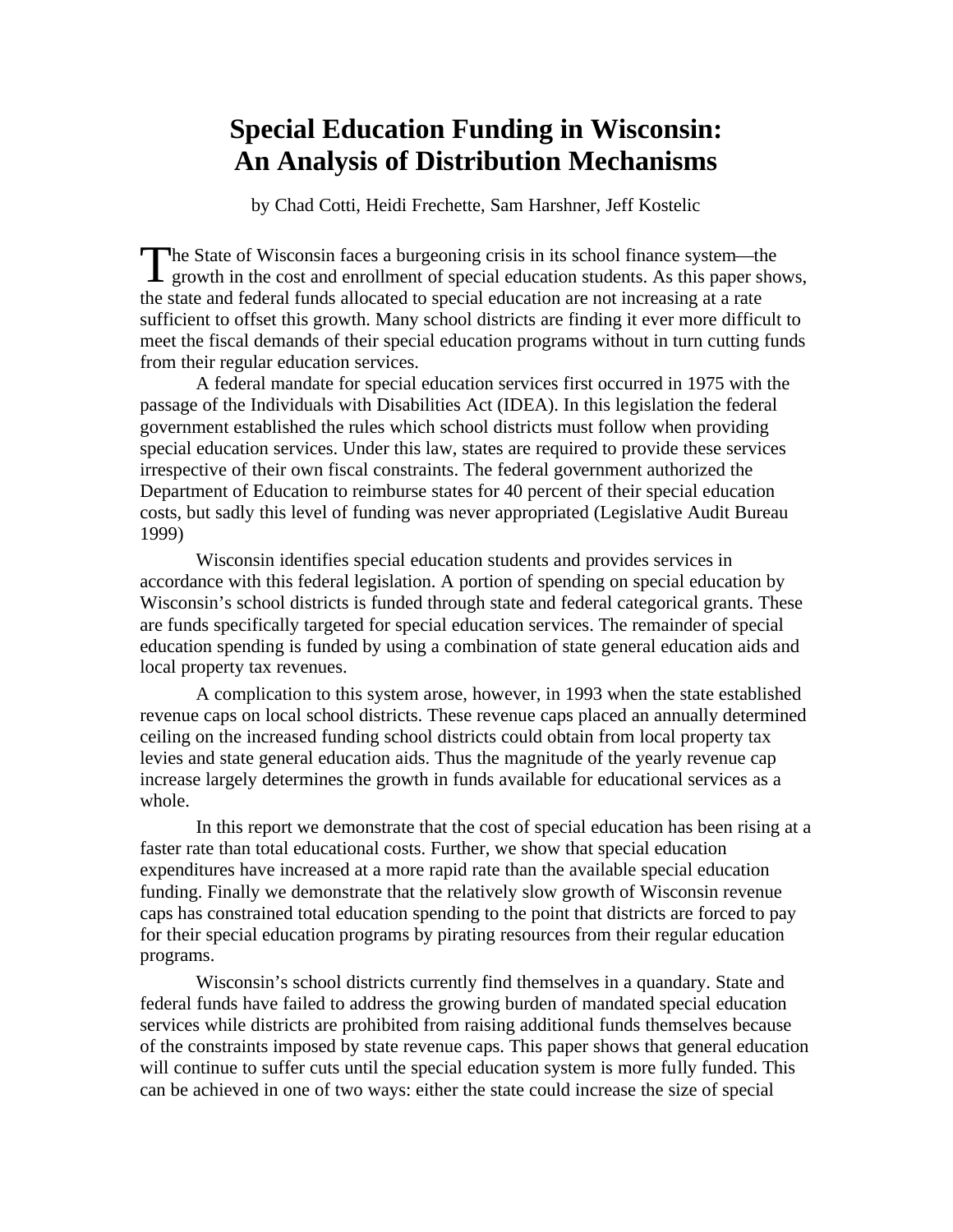education categorical aids, or Wisconsin could relax revenue caps to allow districts to raise more of their own funding. In the context of one of the worst fiscal crises in Wisconsin history, both of these events seem impractical in the short term. Nevertheless, we show that the problem can be mitigated by finding out how best to distribute available state funds. We examine a number of alternative ways to distribute categorical grants for special education and assess them in relation to the difficult fiscal situation the state finds itself in in 2002.

# **Legislative Background**

All levels of government—federal, state, and local jurisdictions—have been engaged in policymaking regarding special education financing. The federal government's pioneering legislation first passed the Congress in 1975.

### *Origin of Federal Mandate*

The federal mandate for special education services actually originated in Public Law 94-142, which was initially referred to as the "Education for All Handicapped Children's Act of 1975." In 1990 (Public Law 101-476), the name was changed to the Individuals with Disabilities Education Act (IDEA) (Department of Public Instruction).

The four purposes of the 1975 law were:

- to assure that all children with disabilities have available to them...a free appropriate public education with emphasizes special education and related services designed to meet their unique needs
- to assure that the rights of children with disabilities and their parents...are protected
- to assist States and localities to provide for the education of all children with disabilities
- to assess and assure the effectiveness of efforts to educate all children with disabilities

(The American Youth Policy Forum**,** p.13.)

The 1975 law has been modified several times to expand the number and quality of services available to disabled students. For instance, in 1990 the law was amended to strengthen the protections of children with disabilities from discrimination in schools and day care centers. Last amended in 1997, the law is currently going through the renewal process.

The IDEA program has evolved since its inception to include the following provisions:

- IDEA mandates that children with disabilities ages 3 through 21 receive a free and appropriate public education regardless of the type or severity of their disability.
- IDEA requires children with disabilities to be educated in the least restrictive environment. Generally, this means being served in regular education classrooms with non-disabled children whenever possible.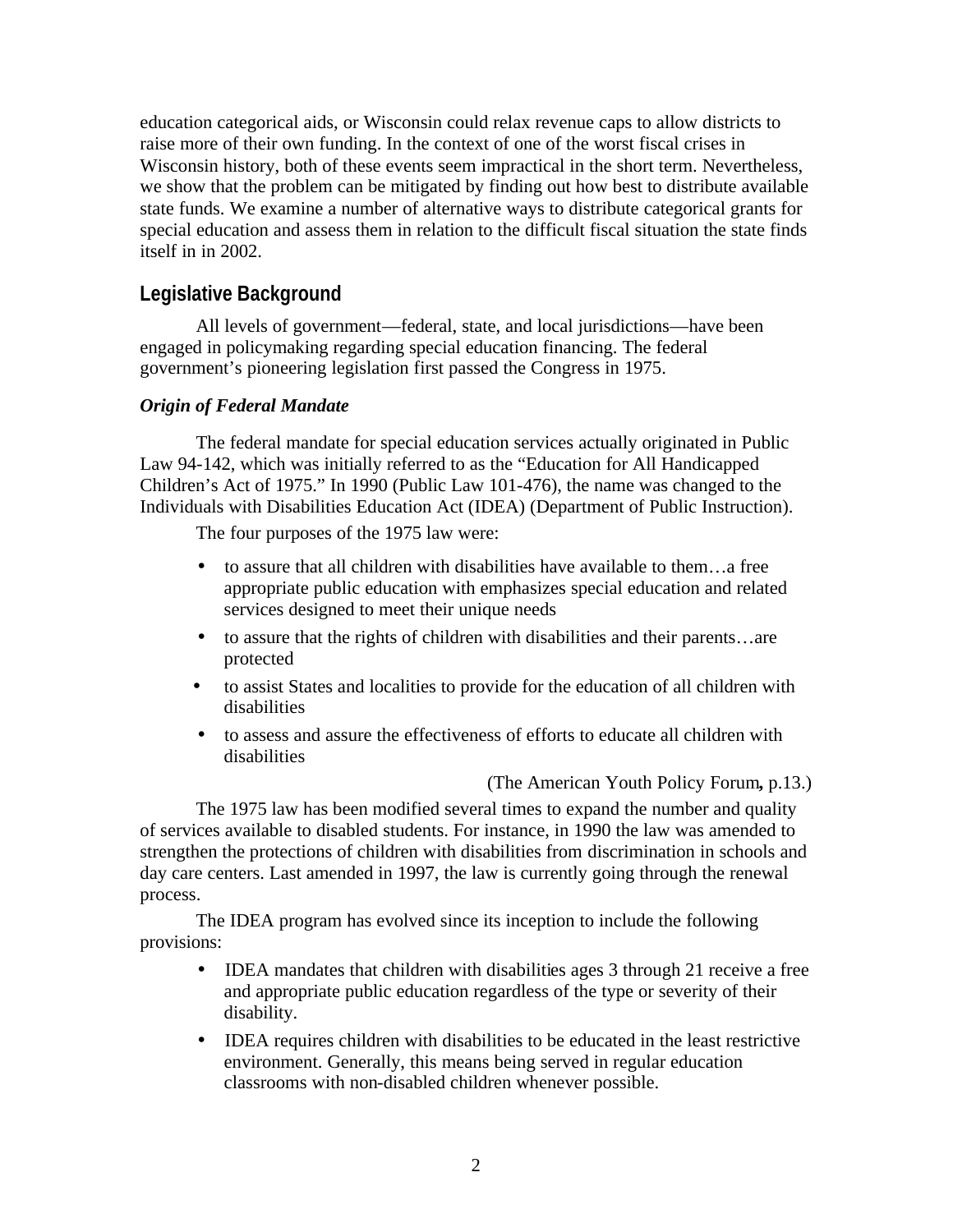- IDEA requires schools to develop an individual education program (IEP) for each student with disabilities.
- IDEA gives parents of children with disabilities certain rights, including rights of notification, informed consent, due process, and involvement in decisions about eligibility, placement, and IEPs.
- IDEA authorizes federal grants to help pay for the education of children with disabilities.

(The American Youth Policy Forum, p.13.)

#### *Costs and Services of Wisconsin Special Education*

Wisconsin provides aid to school districts, County Children with Disabilities Education Boards (CCDEBs), and Coordinated Education Service Agencies (CESA) for costs associated with educating children with disabilities. Special educations services covered by state funds include those involving early childhood education, health impairment or orthopedic impairment, cognitive disabilities, hearing impairment, visual disability, speech and language disability, emotional disturbance, learning disability, school age parents, and homebound instruction. The category "other health impairments" includes both physical and mental or emotional disabilities like epilepsy, diabetes, asthma, leukemia, attention deficit disorder and attention deficit hyperactivity disorder (Department of Public Instruction).

In addition to the above-mentioned programs, the state also pays aid to districts for services related to special education. Costs related to special transportation, school psychologists, social workers, physical and occupational therapy, and academic curriculum development are eligible for reimbursement from the state. The state also offers funding to help individual districts offset the costs of fringe benefits for certified special education coordinators, special education teachers and aides, occupational and physical therapists, psychologists, social workers, and substitute teachers. Finally, the costs of special education for children in hospitals and those children in convalescent homes for the orthopedically disabled are fully funded as a first draw from the special education aid appropriation. This is the only special education program that receives 100 percent of its funding from state sources.

# **Sources of Funding for Special Education**

Funding for special education programs come from a range of sources—federal, state, and others.

#### *Federal Funding for Wisconsin Special Educational Services*

The state receives special education aid from the federal government through IDEA grants, which have four major components: Part-B Flow-through, Part B Discretionary, preschool entitlement, and preschool discretionary. In this report we restrict our focus to the Part-B Flow-through portion of the federal grant. The three other IDEA fund categories focus on statewide system administration and preschool programs and therefore do not have a profound impact on K-12 education funding (Department of Public Instruction).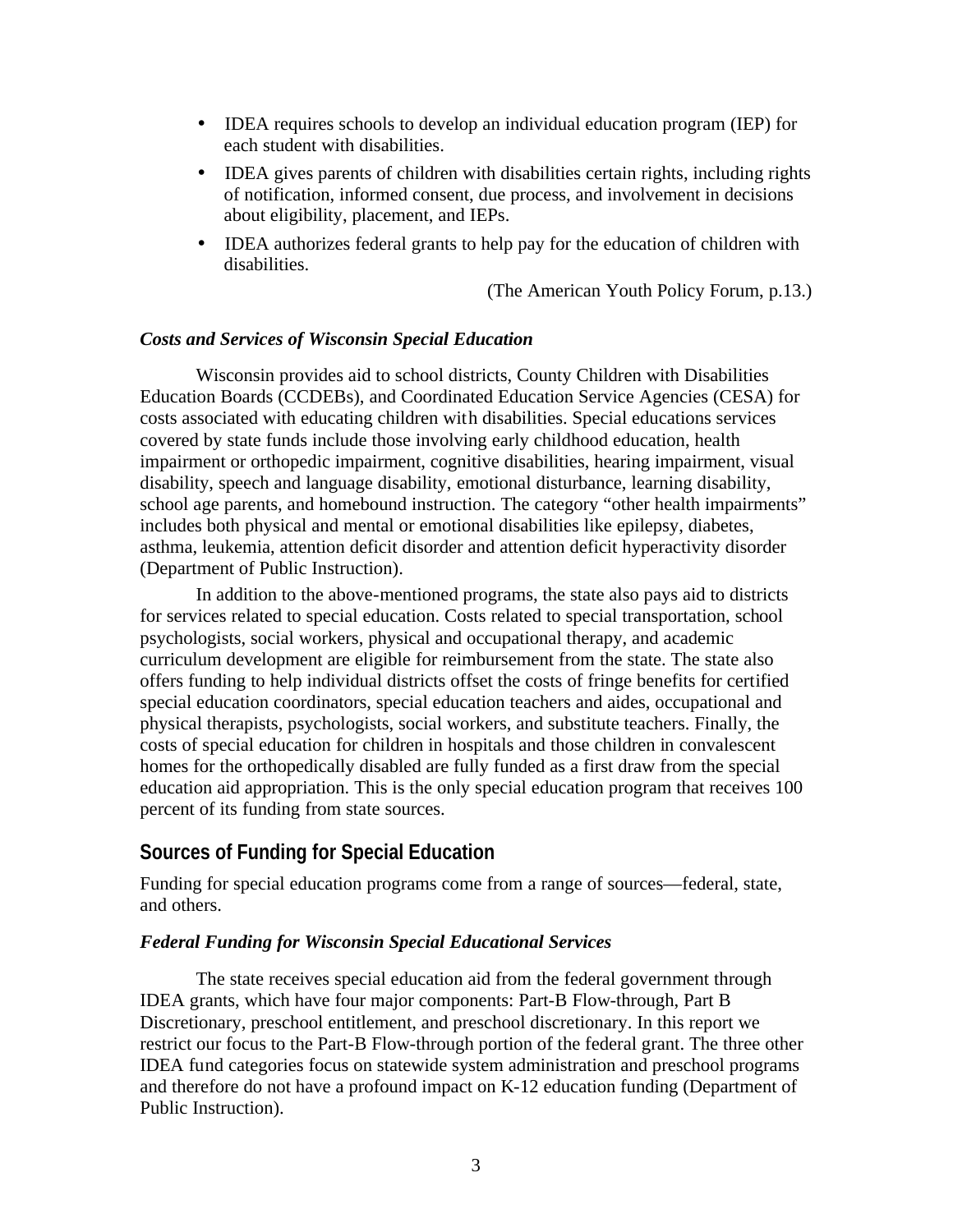One of the most important features of IDEA grants is that once distributed, they do not count toward a district's revenue cap limit. Thus IDEA grants do not limit the amount of funding a district can access through the general education aids and local levies described below.

Prior to 2000–01, federal IDEA grants were distributed on a per-pupil basis in the form of a flat grant. Starting in 2001–02, federal IDEA grants were distributed using an adjusted base award format. Under this system, districts receive a base award calculated from their December 1, 1998, special education enrollment. Any additional funds budgeted over this base amount were distributed through a two-tiered census-based formula. Of the new funds, 85 percent were distributed according to a district's total enrollment and 15 percent of the funds were based on the percentage of children in poverty. An impoverished student is defined as a student who is eligible for free or reduced-price lunch.

Federal funds are apportioned using a formula that multiplies the number of children in each state who fall under the federal definition of disabled by 40 percent of the national average per-pupil expenditure. For the 2001–02 school year Wisconsin received \$98.2 million in Federal Part B Flow-through aid for special education. Despite nominal increases in this funding source, the growth in special education costs have consistently exceeded the federal government's commitment. Congress has never appropriated sufficient funds to meet the authorized federal funding level, which is currently 40 percent of total costs. The percentage of total school district special education costs supported through the federal special education appropriation has steadily increased. Despite these increases, federal spending has not kept pace with the rate of special education growth in Wisconsin.

#### *State Categorical Aids for Special Education*

State government plays the most important role in funding special education. It funds district programs through three fundamental mechanisms: Categorical Aids, General Aids and, to a small extent, the School Levy Tax Credit.

Categorical aids are defined by Wisconsin's Department of Public Instruction as "state or federal aid, which is intended to finance or reimburse some specific category of instructional or supporting program or to aid a particular target group of pupils. The district may only use the aid for the purpose for which it is paid" (Department of Public Instruction, 2001). Essentially, categorical aid is targeted for a specific educational purpose or population. Currently, the state reimburses districts for approximately 33 percent of their special education costs through the categorical special education appropriation. Prior to the passage of the 1999–2001 biennial budget, Wisconsin was authorized to reimburse 63 percent of local special education costs. From 1986 to the passage of the 1999-2001 budget, however, Wisconsin never met the 63 percent reimbursement rate (Legislative Audit Bureau).

State categorical aids are based on prior year "aidable" special education costs. According to the Legislative Fiscal Bureau, aidable costs "include only those costs that are eligible for reimbursement under the State special education program, and do not include any costs aided through Federal funds" (Legislative Fiscal Bureau, 1999). Essentially all special education expenditures deemed acceptable by state regulation are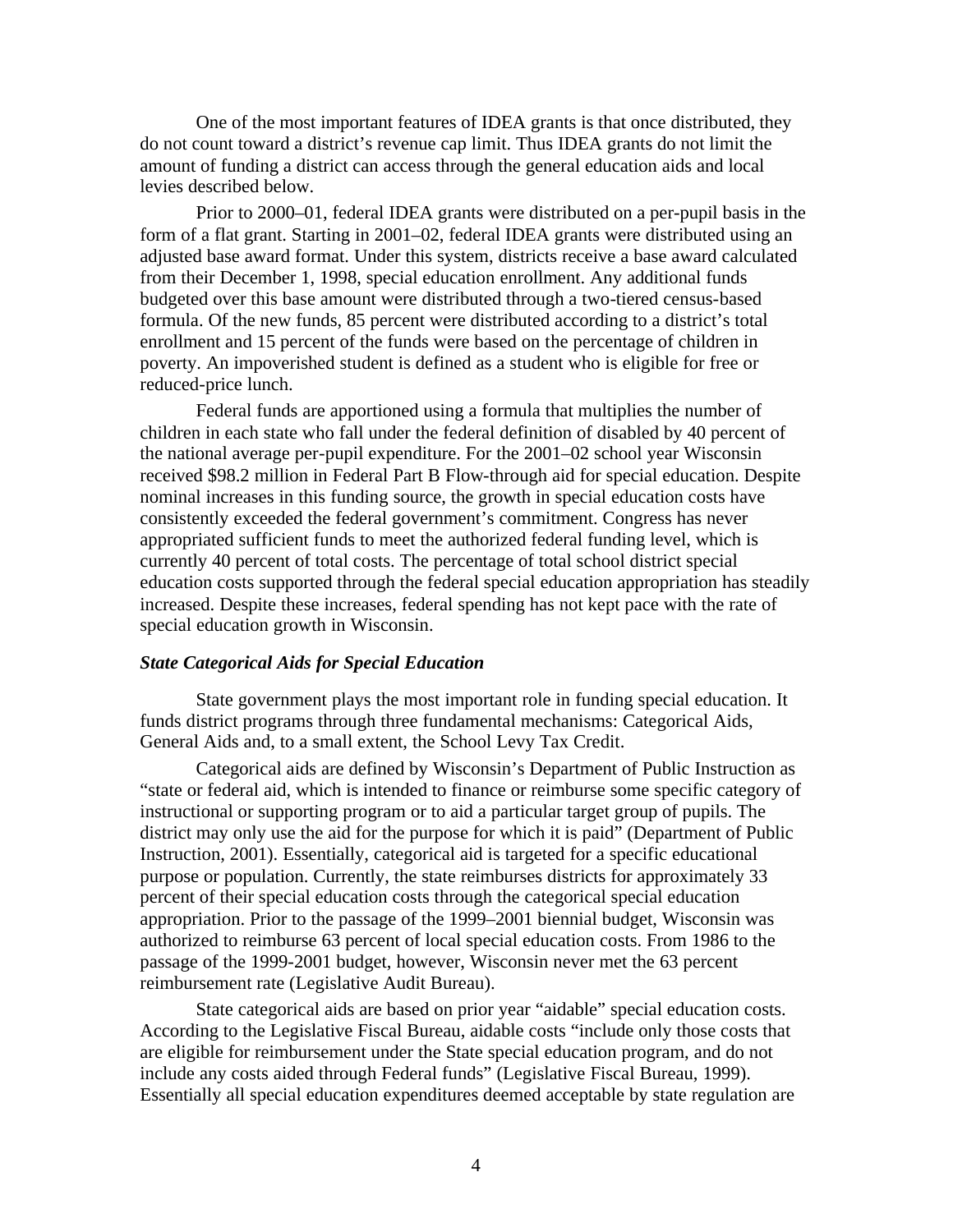reimbursed first using federal funds and then state categorical aids. In effect, schools are reimbursed each year for a portion of last year's special education costs. It is also important to note that categorical aids fall outside the scope of state revenue caps. As stated in the introduction, revenue caps place a ceiling on the amount of money a school district can raise through local levies and state equalization funding. Categorical aids serve to fund special education based on the size and character of a district's special education program.

#### *General School Aids as a Means of Funding Special Education*

Unlike state categorical aid, general school aids are not tied to one facet of education provision. This assistance is not limited to any specific educational program, purpose, or target population, so it may be used in financing the general education program as seen fit by the receiving district. The three main general aid programs in Wisconsin are: (1) Equalization Aid, (2) Special Adjustment Aid, and (3) Inter- and Intra-District Aid. The following amounts were appropriated for each general aid category:

- Equalization Aid \$3.8 billion
- Special Adjustment Aid \$620,000
- Inter- and Intra-District Aid \$85.9 million

(Department of Public Instruction, 2001).

Equalization aid is by far the largest portion of general aid and it is also the only portion of general aid that goes to all school districts. The other two appropriations are relatively small and are not provided to all districts. (They will not be examined in this report).

The current formula for distributing equalization aids is based on the principle of equal tax rate for equal per-pupil expenditures. There is an inverse relationship between equalization aids and property valuations. The state uses a matching rate formula, and those districts with low per-pupil property valuations receive a grant equal to a larger share of total spending than districts with high per-pupil property valuations.

A major objective of the equalization aid formula is tax base equalization. The purpose of this policy is to minimize the differences among school districts' abilities to raise revenue for education programs. The formula allows a district to support a given level of per-pupil expenditures with a similar local property tax rate as other school districts with the same level of per-pupil expenditures, regardless of property wealth (Department of Public Instruction, 2002).

#### *The State School Levy Tax Credit and Special Education*

State aid to schools is also provided indirectly through the state school levy tax credit. The school levy tax credit is distributed based on each municipality's share of statewide levies for school purposes during the three preceding years. The school levy credit formula includes levies for elementary and secondary school districts and for CCDEBs. Statewide, the credit reduced the school portion of the 2000 property tax bills by an average of 16 percent. These payments are counted toward the state's commitment to fund two-thirds of school costs because they are used to offset school tax levies. In the absence of these payments it is doubtful that all individual school districts would have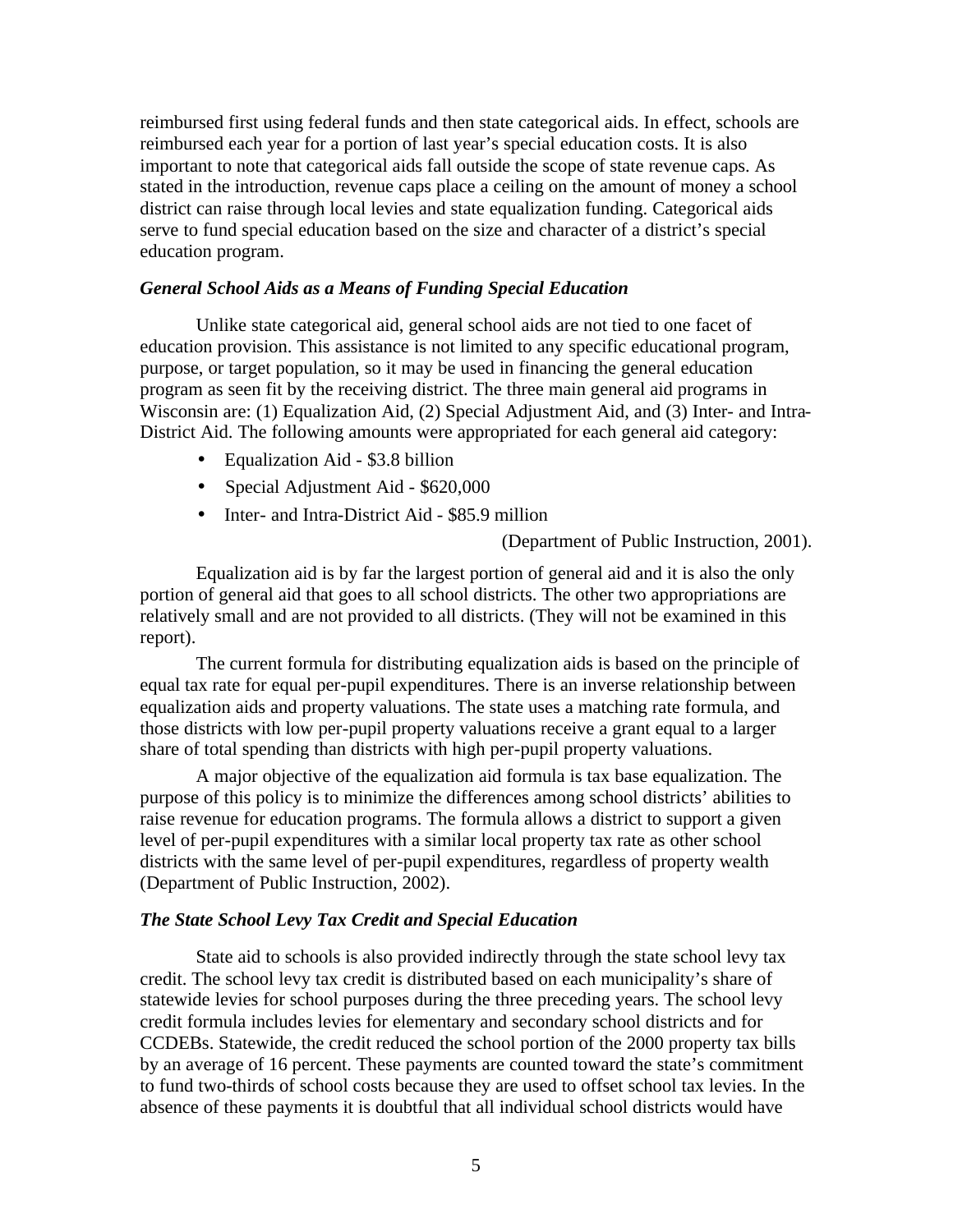been able collect this level of property taxes through their local levy. Nevertheless, the state school levy tax credit is indirect in the sense that these funds are used to reimburse school districts for funds they would have received from the property tax. To the extent that the school levy credit increases school district spending, it provides an indirect support for special education (Legislative Audit Bureau).

#### *Local Funding of Special Education*

Local funding for general and special education comes predominantly from property tax revenue. In the mid-1990s, the state began to provide two-thirds of public school revenues (Legislative Audit Bureau). This commitment resulted in a substantial increase in funding from state sources while it significantly reduced the proportion of special and general education costs supported by local revenue. Local revenue covers costs not covered by federal sources or by state categorical and general aids.

#### **Impact of Revenue Limits on Special Education Services**

Revenue limits were enacted into state law as part of the 1993–95 biennial state budget (1993 Act 16). Revenue limits place a fixed dollar amount on how much a school district can spend per pupil. These limits apply only to general state aids and local levies. State and federal categorical aids do not count towards a district's revenue cap. These caps are increased yearly based on a schedule determined with each biennial budget process. Local districts may exceed revenue caps by increasing the size of their local levies, but it is important to note that any such increase must be approved by referendum (Legislative Audit Bureau). Finally, it is important to note that school districts are not required to spend up to their revenue caps. Nearly all districts levied to their full limit. In Wisconsin, school property tax levies were only \$9.6 million under the levy limits in 1999–2000 (Legislative Audit Bureau).

This paper argues that state-imposed revenue limits have placed local school districts in a difficult position. Districts are forced to meet the ever-increasing costs of special education services while trying to serve regular education students as well. Because of state-imposed revenue caps, school districts are forced to cut into regular education programs to pay for state and federally mandated programs and services for children with special education needs. Some school districts are finding it necessary to increase regular education class sizes and eliminating extracurricular activities.

Jeffrey Spitzer-Resnick, managing attorney for Wisconsin Coalition for Advocacy, stated during testimony on SB280 – a bill to provide relief from rising special education costs – that "this robbing-Peter-to-pay-Paul system created by the state legislature, engenders hostility between parents of regular and special education students, and between regular and special educators" (Madison School District).

The Madison Metropolitan School District provides a vivid example of how revenue caps combined with an increasing special education population can impact school finances. During the 2000–01 school year, Madison had 191 high-cost students at an average cost of \$39,700 per student per year for a total annual cost of \$7.6 million. Madison school district officials believe that the district's special education population is growing because of the high quality of services provided in Madison. The tight finances caused by these special education cost increases, however, has required the district to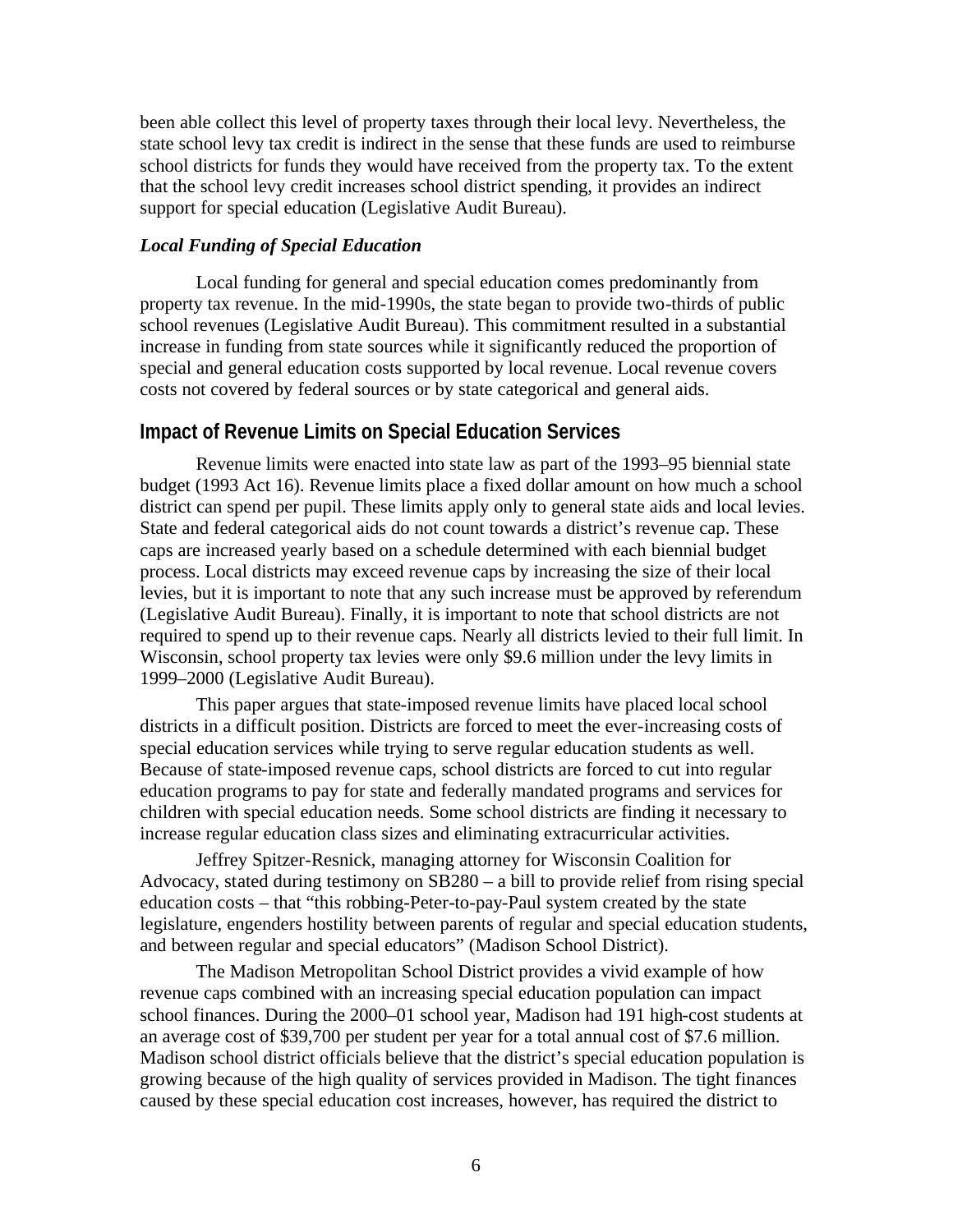make cuts in programs such as four-year-old kindergarten and teacher development. If current trends continue, further cuts are likely (Department of Public Instruction, 2002).

#### **Analysis of Special Education Trends in the State of Wisconsin**

As shown in the preceding section, anecdotal evidence exists to suggest that special education costs are forcing out some general education services. This evidence is supported by the following comparison of the increase in total special education costs with the increase in special education funding. Our analysis examines the growth in all funding sources between school years 1993–94 and 2000–01. As the data show, the increases in special education enrollment and per student special education funding have dramatically outpaced the ability of school districts to fund special education from existing sources.

#### *Total Special Education Costs*

Total special education spending has increased rapidly over the past eight years from \$598 million in 1993–94 to \$1.07 billion in 2000–01 (see Figure 1), an increase of over 79 percent in nominal terms or 50 percent in real dollars. This is a function of both rising special education enrollment and rising per student expenditures in special education (Department of Public Instruction, 2002).



**Figure 1 Total Special Education Spending, 1993-2001 (in Millions of Dollars)**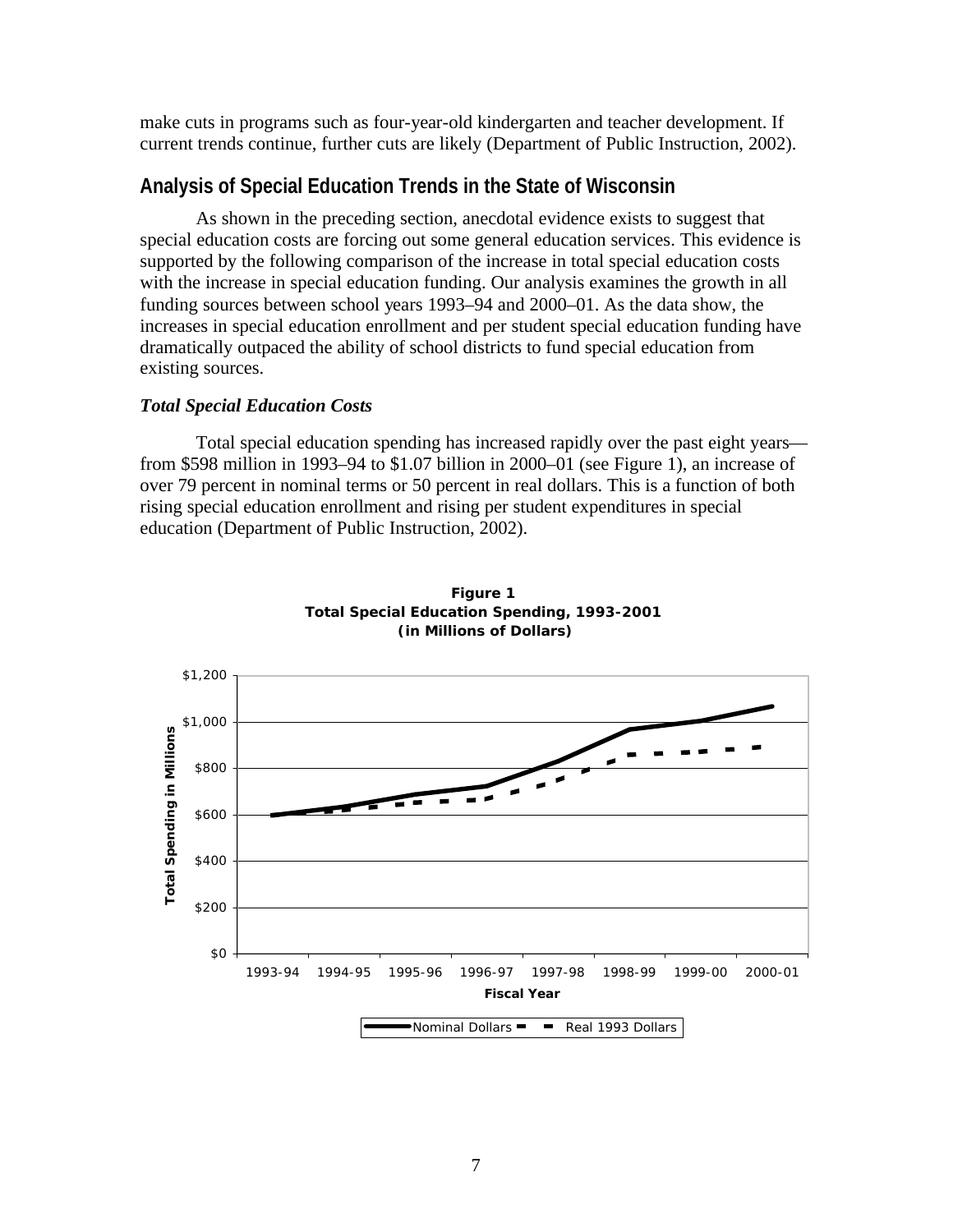#### *Enrollment Levels*

Total public school enrollment levels in Wisconsin have grown slowly over the past eight years, even decreasing in the period between 1998–99 and 2000–01. Overall, public school enrollment increased 5.8 percent from 1993–94 to 2000–01 (see Figure 2). In contrast, special education enrollment is experiencing a surge in growth with no signs of stopping. From 1993–94 to 2000–01, the special education population increased from 99,414 to 124,331 (25%). If this trend continues, a larger and larger share of the student body will be identified as having special needs. In 1993, 11 percent of total enrollment was classified as special education. By 2000, this figure had increased to 14 percent (Department of Public Instruction, 2002).



**Figure 2 Annual Percentage Changes in Total Enrollment and** 

In addition, special education expenditures are obviously increasing as a share of total school spending. This increase in special education spending can only be offset if it is mirrored by comparable increases in special education funding available to school districts. Because special education services are mandated, if available funding has not increased at a rate equal to that of special education costs, we can safely assume that the shortfall must be cut from the general education portion of district budgets.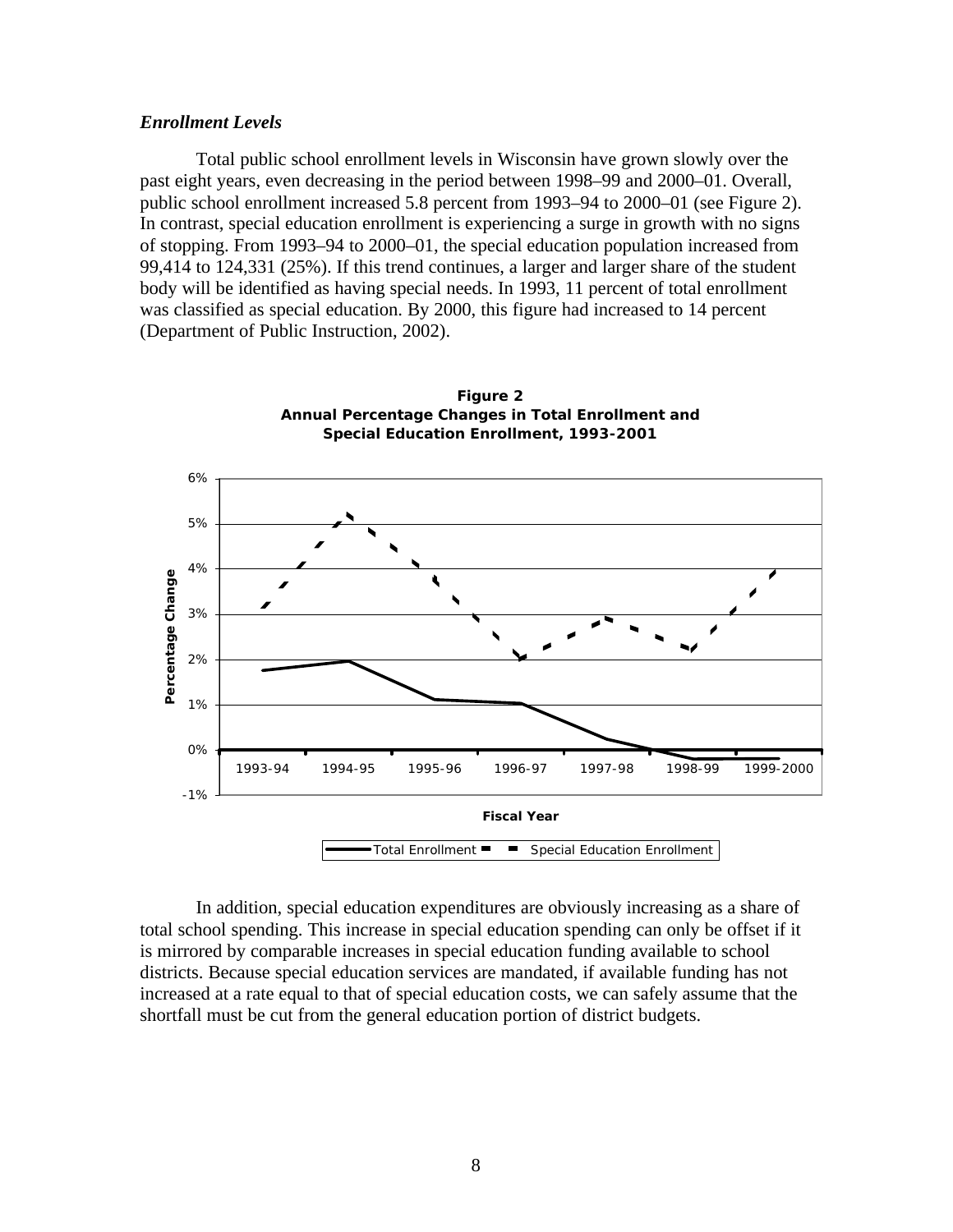#### *Increases in Revenue Limits 1993–94 to 2000–01*

Our analysis uses the growth in revenue caps over the past eight years as a standin for increases in local funding and state equalization aid to districts. The legislature determines the increase in the per-student revenue cap within each biennial budget.

The total allowable revenue cap has increased slowly since its adoption in 1993. It has risen from \$4,891.8 million in fiscal year 1993–94 to \$6370.9 million in fiscal year 2000–01, a total growth of 30.2 percent. Accounting for inflation, the revenue cap has increased a total of \$573.1 million (13.9%) in the period under consideration (see Figure 3) (Department of Public Instruction, 2002).



#### *The Growth of State Categorical Aid for Special Education*

In general, over the past eight years, the state promised to fund 63 percent of state special education costs, but as previously discussed, this level of funding was never approached in the period between 1993–94 and 2000–01. In fact, during the 1999–2001 budget process, this legislative guideline was rescinded. The state's funding of special education categorical aids related to special education spending has continued to decline. Though the nominal level of categorical aids increased 20.8 percent—from \$261.3 million in fiscal year 1993–94 to \$315.7 million in fiscal year 2000–01—the level of increase has not kept pace with the rise in special education costs (see Figure 4). In real dollars this picture is even more striking. State categorical aid increased \$3.6 million (1.4%) in the period under consideration (see Figure 4). The state commitment to funding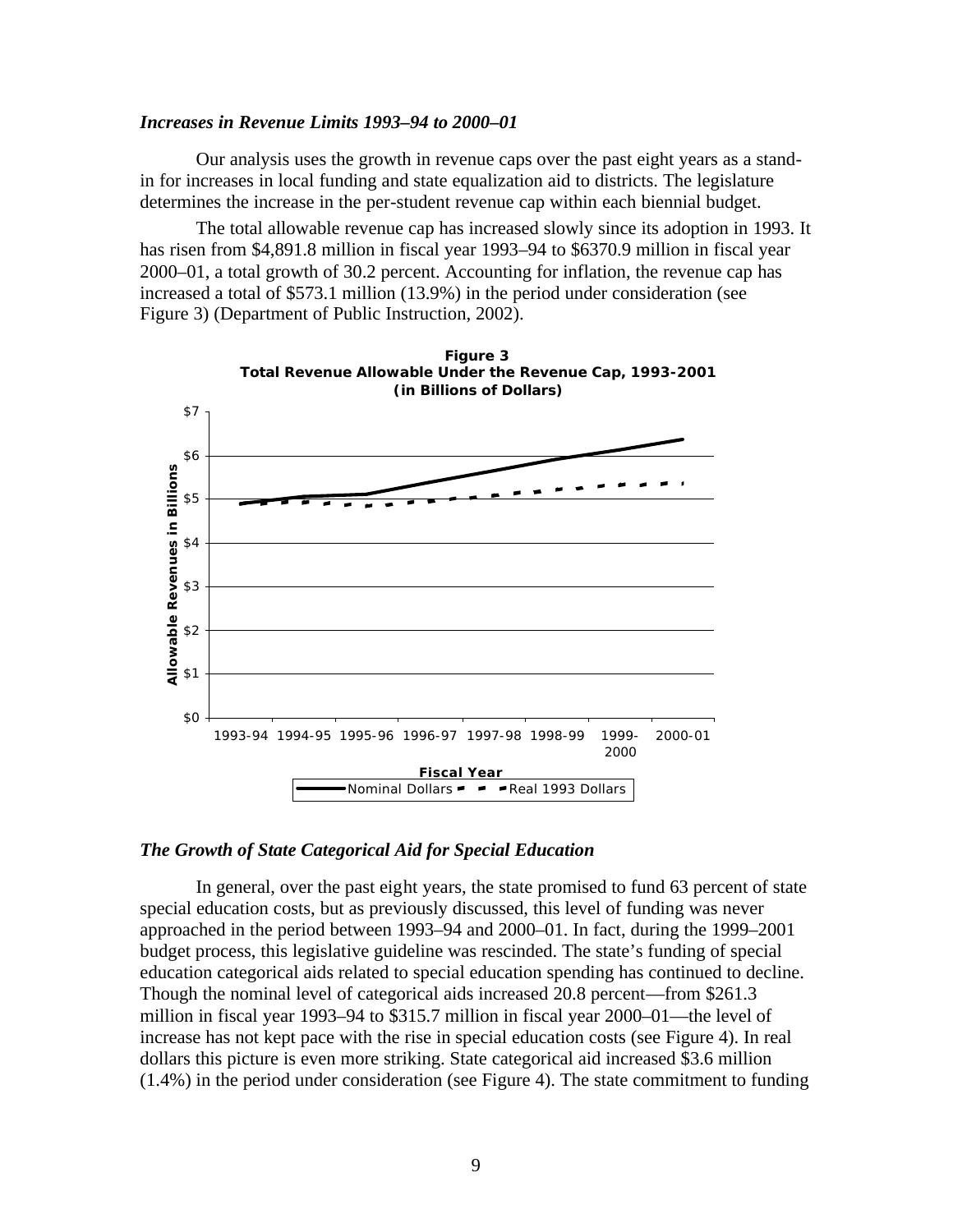special education through categorical aids has plummeted (Department of Public Instruction, 2002).





#### *The Growth of Federal Special Education Aid*

Between 1993 and 2001, federal special education aid increased more rapidly than the growth in state categorical aid (see Figure 5). Federal aid has increased from \$51.7 million in 1993–94 to almost \$127 million in 2000–01 an increase of 145 percent. In real terms federal aid has increased \$70.7 million (117%). This increase is a function of both increased federal funding for special education and an increasing population of special education students in Wisconsin (Department of Public Instruction, 2002).

#### *Impact of Special Education Trends on Wisconsin School Districts*

The impact of special education cost increases can be assessed by comparing them to the increases in the special education funding mechanisms outlined above. The next section carries out this comparison by weighting the increases in these various revenue sources. The below analysis determines a weight for each revenue stream by finding what percentage of total special education funding it represents. The percentage increase in each revenue source is then multiplied by this weight to find how this revenue source's growth has increased total special education funding. Using this method for each of the revenue streams discussed above, our analysis found that total special education funding increased 30 percent between 1993 and 2001 (see Figure 6). Over the same period, special education costs increased 68 percent. (Department of Public Instruction, 2002).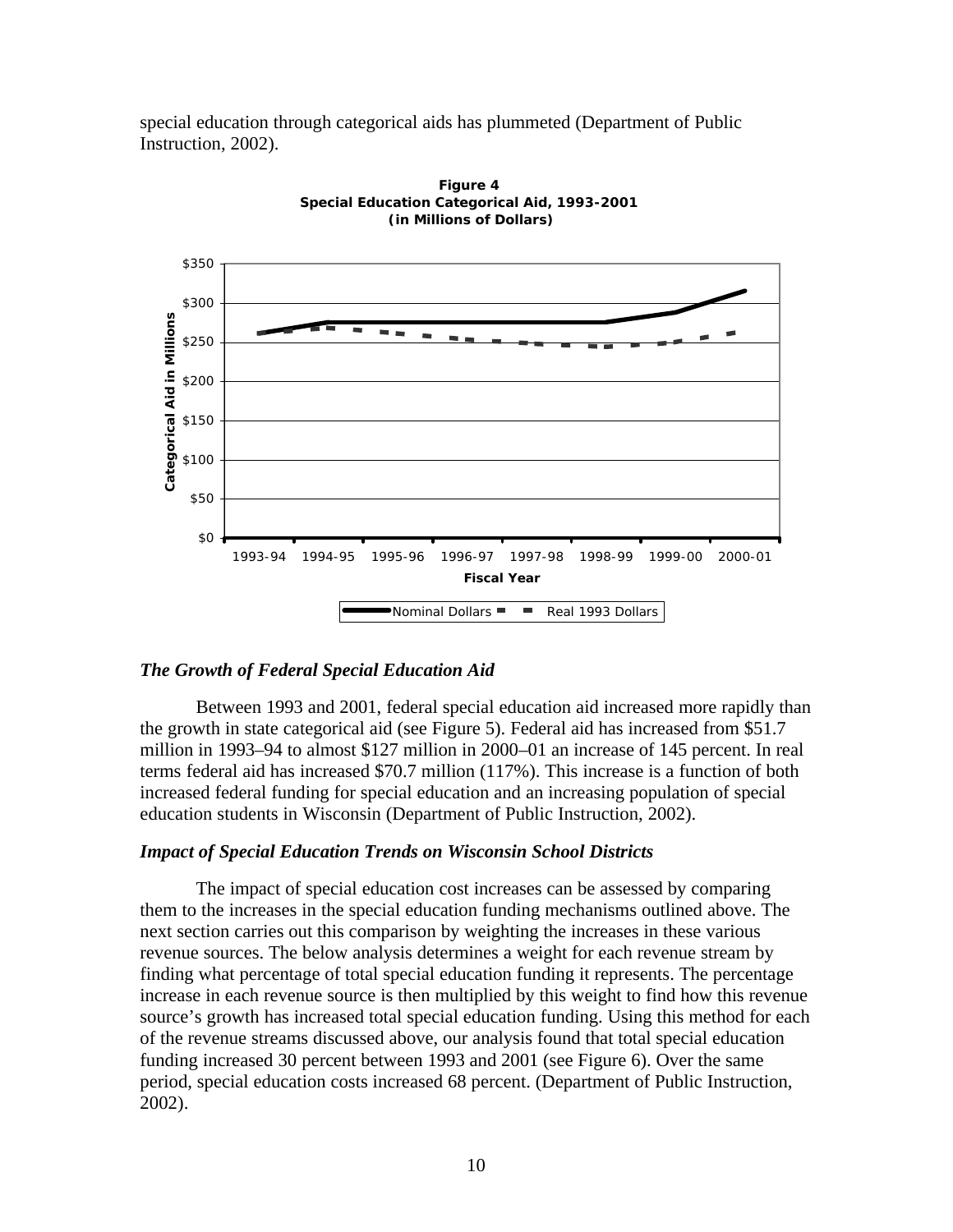

**Figure 5 Federal Special Education Aid, 1993-2001 (in Millions of Dollars)**

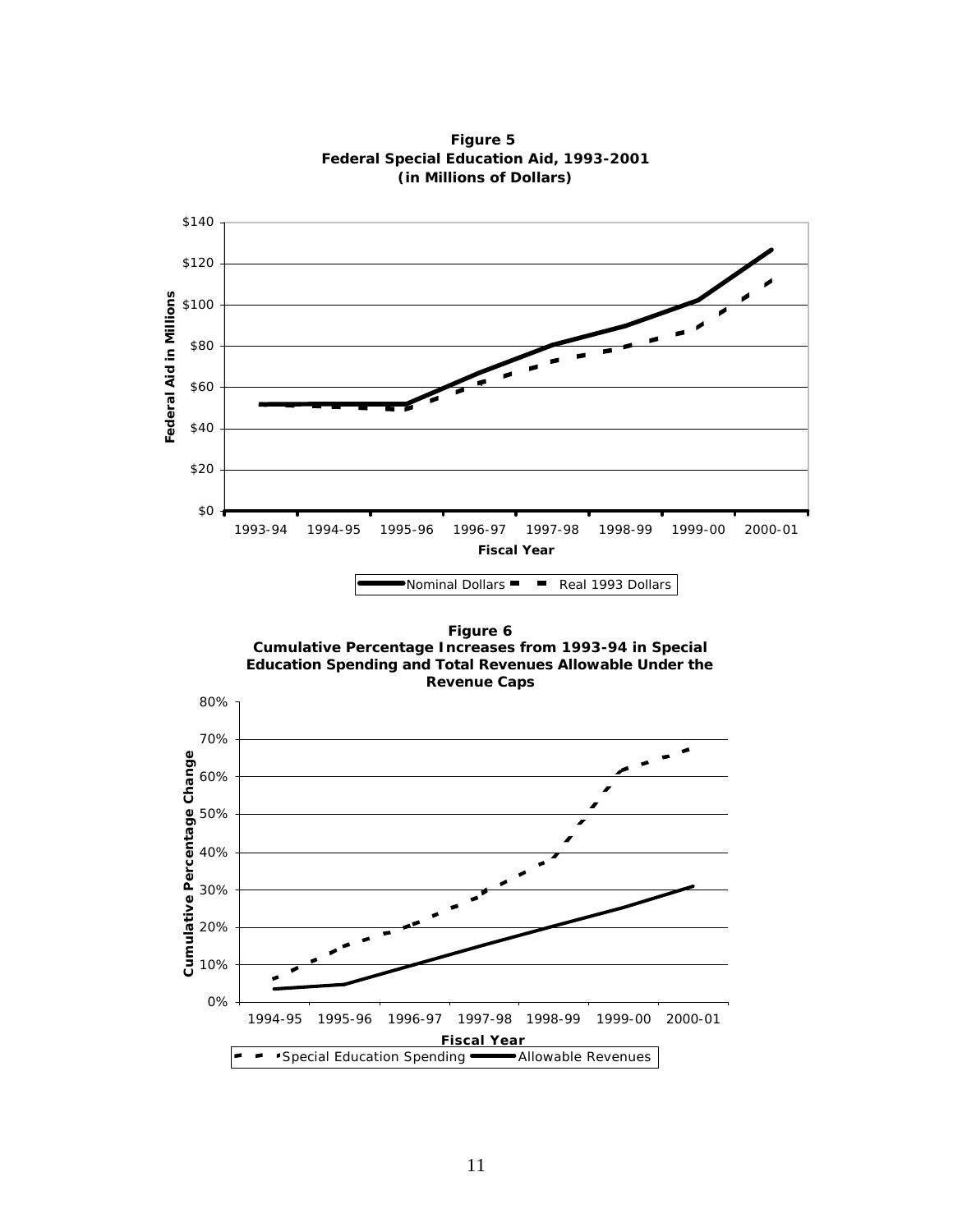#### *Problems Caused by Current Special Education Trends*

Several problems have occurred as a result of the growing disparity between cost and funding levels.

#### **Crowding Out**

Two constraints—one that mandates funding and the other that restricts revenue—have created a financial conundrum in Wisconsin school districts. Evidence indicates that total education revenues have been increasing at a much slower rate then special education costs. The resultant budget shortfall can be rectified only by cutting regular education services. In other words, general education is being "crowded out" of limited resources by the increasing cost of mandated special education services.

#### **Over-Identification of Special Needs Students**

Another problem is that in the past eight years the number of special education students has grown rapidly. One possible explanation for this phenomenon is that school districts are over-identifying special education students.

Another explanation for increasing special education caseloads is the improvement in diagnostics in recent years. If higher rates of identification could be attributed to better technology, there would be no reason to deter this trend. Officials with the American College Testing program suggest that, in actuality, parents have numerous incentives for desiring special education status for their child—more individual attention, smaller classes, or more time on college entrance exams (ACT Assessment).

With the advent of standardized testing, school districts may have an incenetive to identify more special education students. If special education students are exempted from standardized tests, a school's overall performance can be improved by identifying lowachieving students as special needs pupils. Special education identification can then serve as a creaming process, to ensure that only the school's best students are counted in their overall performance measures.

There also might be financial reasons for a school district to identify a child as a special education student. If special education services were more fully funded by state and federal sources, school districts would have an incentive to draw down those funds. The current low level of reimbursement for special education services makes this practice unprofitable in Wisconsin.

It is important to note that the over-identification probably takes place only for certain categories of special needs students. High-cost students are rarely misidentified. Individuals with autism or who are blind or deaf are easily defined and identified. Overidentification is more likely for those with more minor learning disabilities.

#### **High Quality Services Attract High Cost Students**

Districts with high-quality special education services for severe disabilities are likely to attract students burdened with these disabilities. Parents of such children have a strong incentive to move to districts with superior services. The resultant influx of highcost students could conceivably place an undue burden on the capacity of the particular school to provide general education services. It is important to reiterate that only 30 percent of special education costs are covered by state categorical aid. There is no financial incentive for schools with superior special education services to recruit high-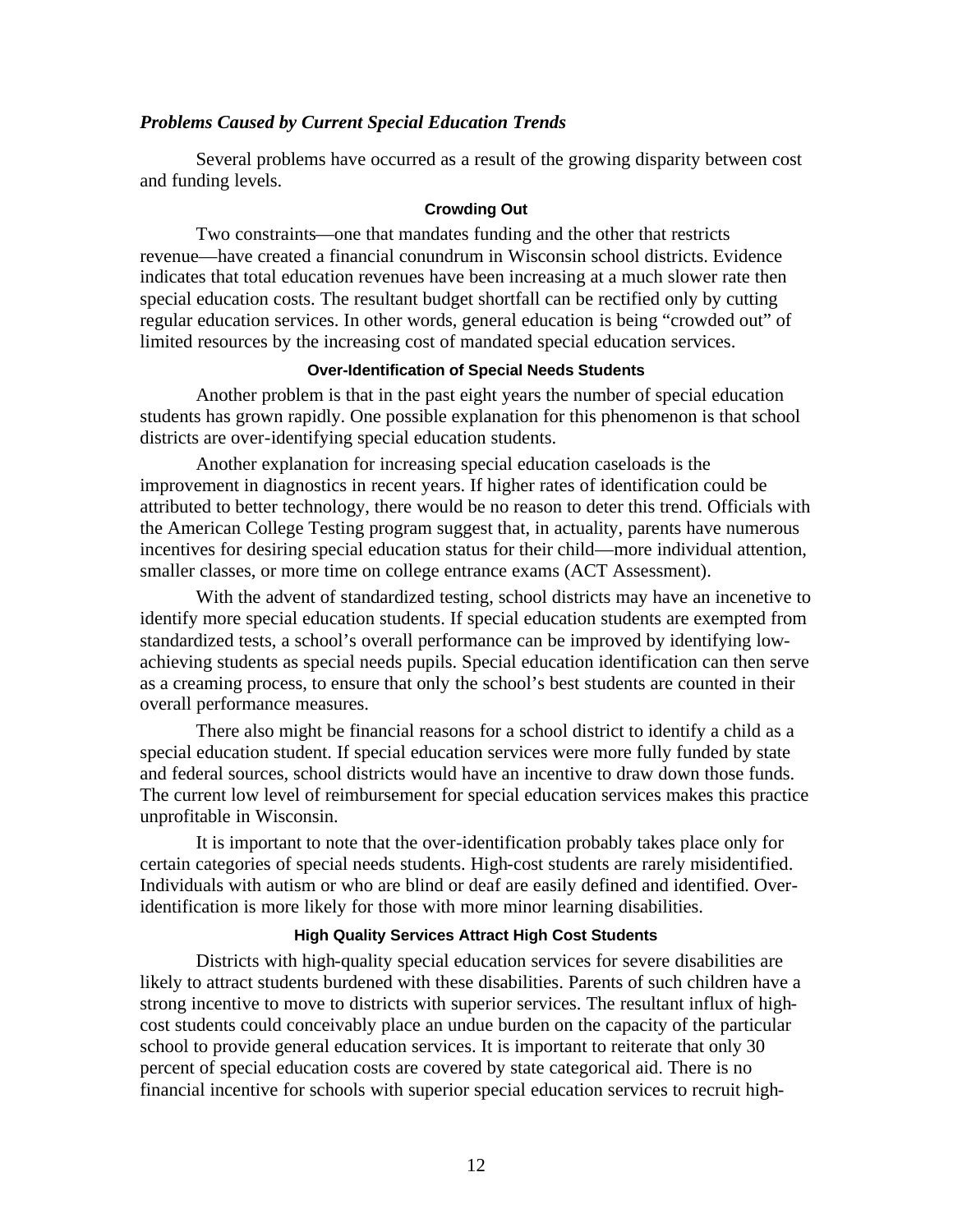cost pupils because the cost of providing these additional services far outweighs any subsequent state aid the district may receive.

#### **The Impacts of High-Cost Students on Small School Districts**

The budgetary impact of high-cost special education students may have more of a significant impact on small districts. The Madison Metropolitan School District defines high-cost students as those students who cost over \$25,000 per year. For the purposes of this analysis, we assume that a high-cost student costs an average of \$30,000 per year. This is a conservative estimate, far below the average cost of such students in Madison.

A larger district may distribute the substantial expense of a high-cost student across a larger student body. Essentially the high-cost student has less of a fiscal impact on each individual student than in a district with a lower enrollment. The mandate to provide adequate education services for just one high-cost individual could conceivably force a school district to cut portions of its general education program.

|               | <b>Enrollment</b> | <b>Special Education</b><br><b>Enrollment</b> | <b>Percentage of Gen Ed Funding</b><br><b>Loss for One High-Cost Student</b> |
|---------------|-------------------|-----------------------------------------------|------------------------------------------------------------------------------|
| Fond du Lac   | 7012              | 1160                                          | 0.08%                                                                        |
| Fort Atkinson | 2742              | 378                                           | 0.20%                                                                        |
| Athens        | 554               | 83                                            | 0.79%                                                                        |

#### **Table 1. Variable Impact of High-Cost Student**

Table 1 measures the impact of one additional high-cost student for a large, medium, and small district, respectively. Even using the conservative estimate of \$30,000 for one student, we can see that the size of a school district profoundly affects how well the district can absorb the costs associated with additional special needs students. Athens, the small district selected for this experiment, suffers a nearly ten times the cut per student in general education funding of a student in Fond du Lac. The possible impact of the overall growth in special education on these smaller districts is significant.

### **Alternative Methods of Special Education Funding Distribution**

The only way to solve these problems absolutely is injecting more money into the school financing system. This could be achieved in two ways. Either Wisconsin could increase its funding of special education categorical aids, or the state could allow districts to raise more funds on their own by relaxing revenue caps. We consider such funding essential to maintaining Wisconsin's current standards of K-12 education. Unfortunately, the current fiscal crisis the state finds itself in makes these solutions very unlikely.

Assuming that funding for special education remains constant, we turned our attention to different methods of distributing existing special education funds. By promoting measures that inspire fiscal responsibility and making sure existing funds go where they are most needed, the state can mitigate the most egregious consequences of the current problem. The following analysis assumes that state funding will not be increased and that revenue caps will not be relaxed. Nevertheless, new means of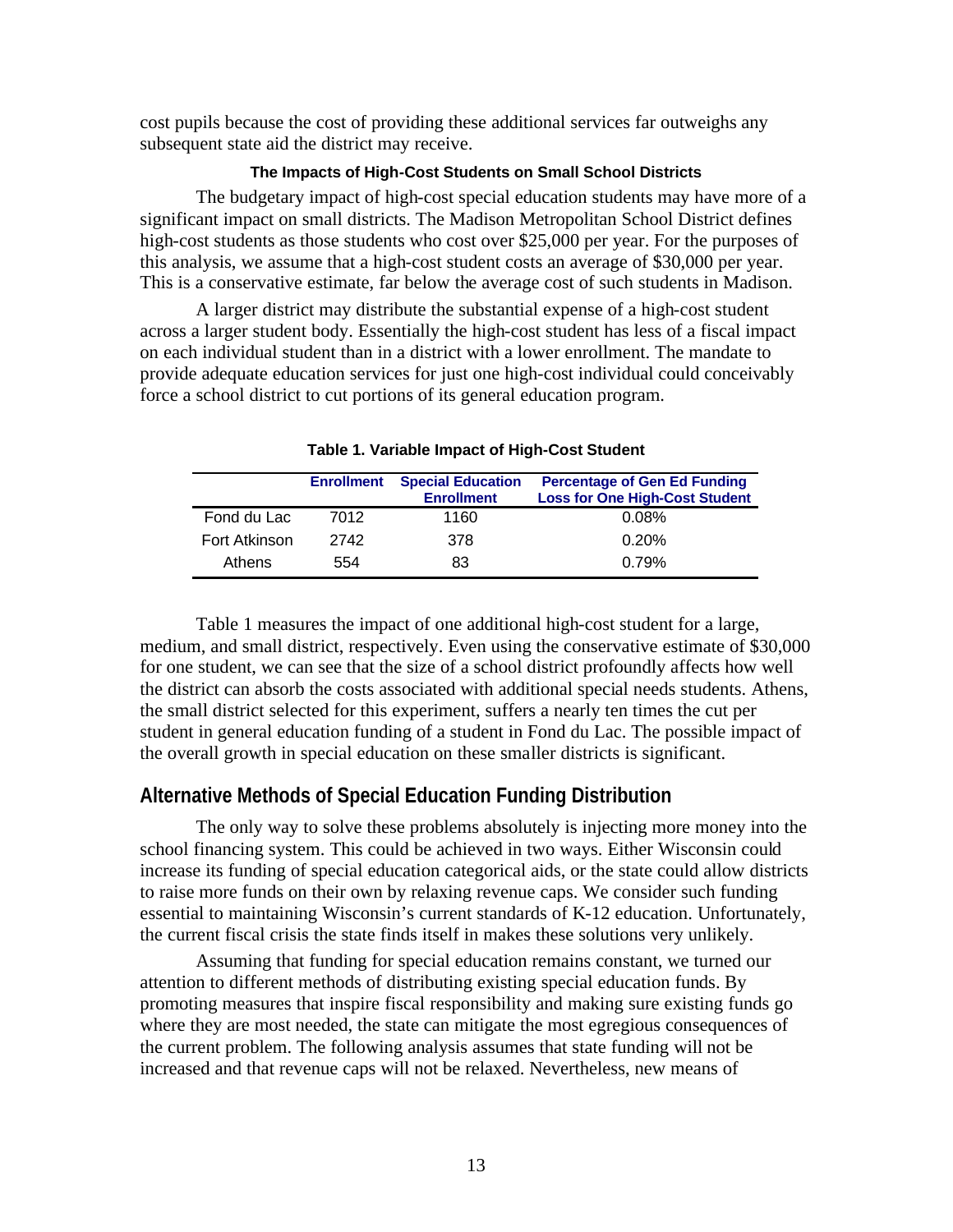allocating existing state special education categorical aids can help to alleviate the most grievously burdened school districts.

Our research focused on six separate distributional methods. This section provides an overview each of the alternatives, and an analysis of how each addresses the current problems special education causes in Wisconsin's educational system.

#### *Current Wisconsin System*

The State of Wisconsin currently distributes available categorical aids by reimbursing districts for a percentage of their prior year's special education spending. Available funds are prorated evenly among districts. Currently this means that districts are reimbursed for 30 percent of their special education costs. This percentage is variable based on the annual amount of available state special education categorical aid, and the amount of district spending in the prior year.

Student eligibility criteria are contained in PI 11.35 & 11.36, Wis. Admin. Code. Categories include cognitive disability, hearing impairment, speech or language impairment, visual impairment, emotional disturbance, and orthopedic impairment. The strengths and weaknesses of such a system are outlined in Table 2 below.

| <b>Potential Strengths</b> |                                                                                                                    | <b>Potential Weaknesses</b> |                                                                                                             |  |
|----------------------------|--------------------------------------------------------------------------------------------------------------------|-----------------------------|-------------------------------------------------------------------------------------------------------------|--|
| $\star$<br>$\star$         | Funding is related to actual costs or<br>eligible costs<br>Little incentive to misclassify<br>disabling conditions | *<br>*<br>$\star$           | Incentive to over-identify students<br>No flexibility in use of funds<br>Limited incentive to control costs |  |

As can be seen from Table 1, the Wisconsin percentage reimbursement system is excellent at tying funding to the costs a district incurs. It may encourage overidentification, however, and fail to provide an incentive for controlling costs, if the percentage is high enough to inspire district spending. In an ideal situation in which districts are reimbursed 100 percent, Wisconsin's special education system would not need to draw money from general school aid. In this ideal situation crowding out would not occur.

It is important to note that the incentive to over-identify special education students decreases as the percentage of costs reimbursed decreases. There may be an incentive to identify a borderline learning disabled student as a special education student if reimbursement is set at 90 percent and an incentive to identify the same individual as a general education student if the rate of reimbursement is 30 percent. Thus although at higher levels, Wisconsin's system could promote over-identification, at its current level of funding, this problem is unlikely to occur.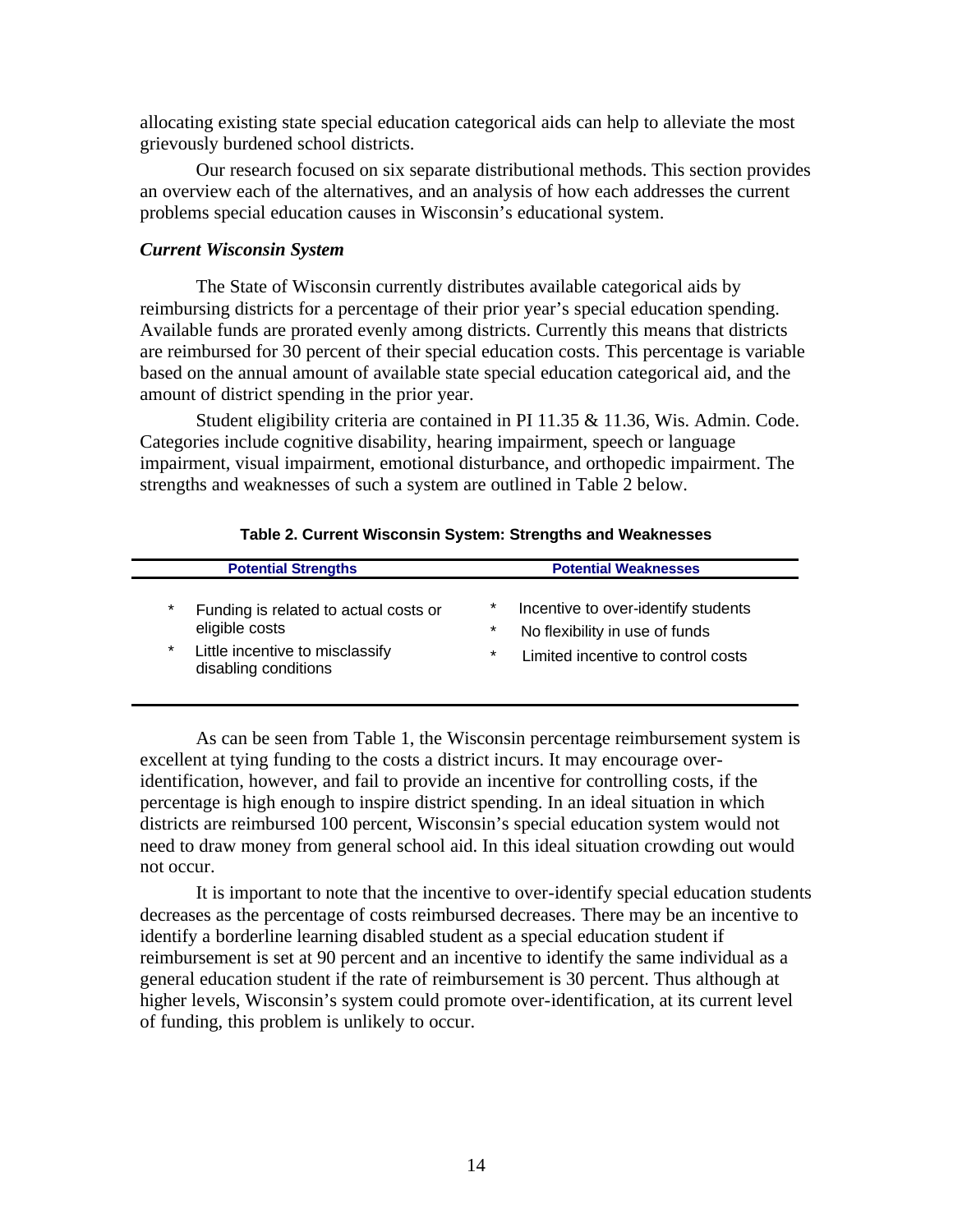#### *Pupil-weighted*

This formula determines aid based on the relative weights assigned to students with various disabilities. The amount of funding is linked to the severity of the disability. Usually the more severe the disability, the higher the weighting factor assigned to the student. The State of Georgia uses this formula (Parrish).

|   | <b>Potential Strengths</b>                                           | <b>Potential Weaknesses</b>                                                                                                      |  |  |
|---|----------------------------------------------------------------------|----------------------------------------------------------------------------------------------------------------------------------|--|--|
| * | Funding based on costs related to<br>different types of disabilities | *<br>Over-identification potential<br>Less accountability for use of funds<br>*<br>*<br>Funding may be unrelated to actual costs |  |  |

Table 3 displays the strengths and weaknesses of this system. Pupil weighting allows for funds to mirror the actual costs of different disabilities. If the funds appropriated through this mechanism are derived from categorical aids, and it is a fully funded system, then pupil weighting minimizes the amount of special education funds districts will draw from equalization aid. This lowers the pressure placed on revenue caps and keeps general education services in tact. If a pupil weighting system is funded at current levels, crowding out does indeed occur.

#### *Resource-based*

In this alternative, a predetermined amount is funded for specific resources such as classroom units, teachers and aids. This system acknowledges that special education program costs often don't occur on a per-student basis, so it looks at the number of staff needed to serve the district's population of students receiving special education. The State of Missouri uses this system.

As demonstrated in Table 4, the resource-based system does not provide an incentive to control costs. However, it funds schools based on actual associated costs. Districts with high percentages of special education service providers and low numbers of special education pupils would benefit from this system.

|          | <b>Potential Strengths</b>                                                                                   |         | <b>Potential Weaknesses</b>                                                                          |
|----------|--------------------------------------------------------------------------------------------------------------|---------|------------------------------------------------------------------------------------------------------|
| $^\star$ | Funding is based on relative costs<br>associated with delivering various<br>instruction and other special ed | *       | Incentive to over-identify and produce<br>more resource units that will generate<br>additional funds |
|          | services                                                                                                     | $\star$ | Funding may be unrelated to actual costs                                                             |
|          |                                                                                                              | *       | Limited incentive to control costs                                                                   |

#### **Table 4. Resource-Based System: Strengths and Weaknesses**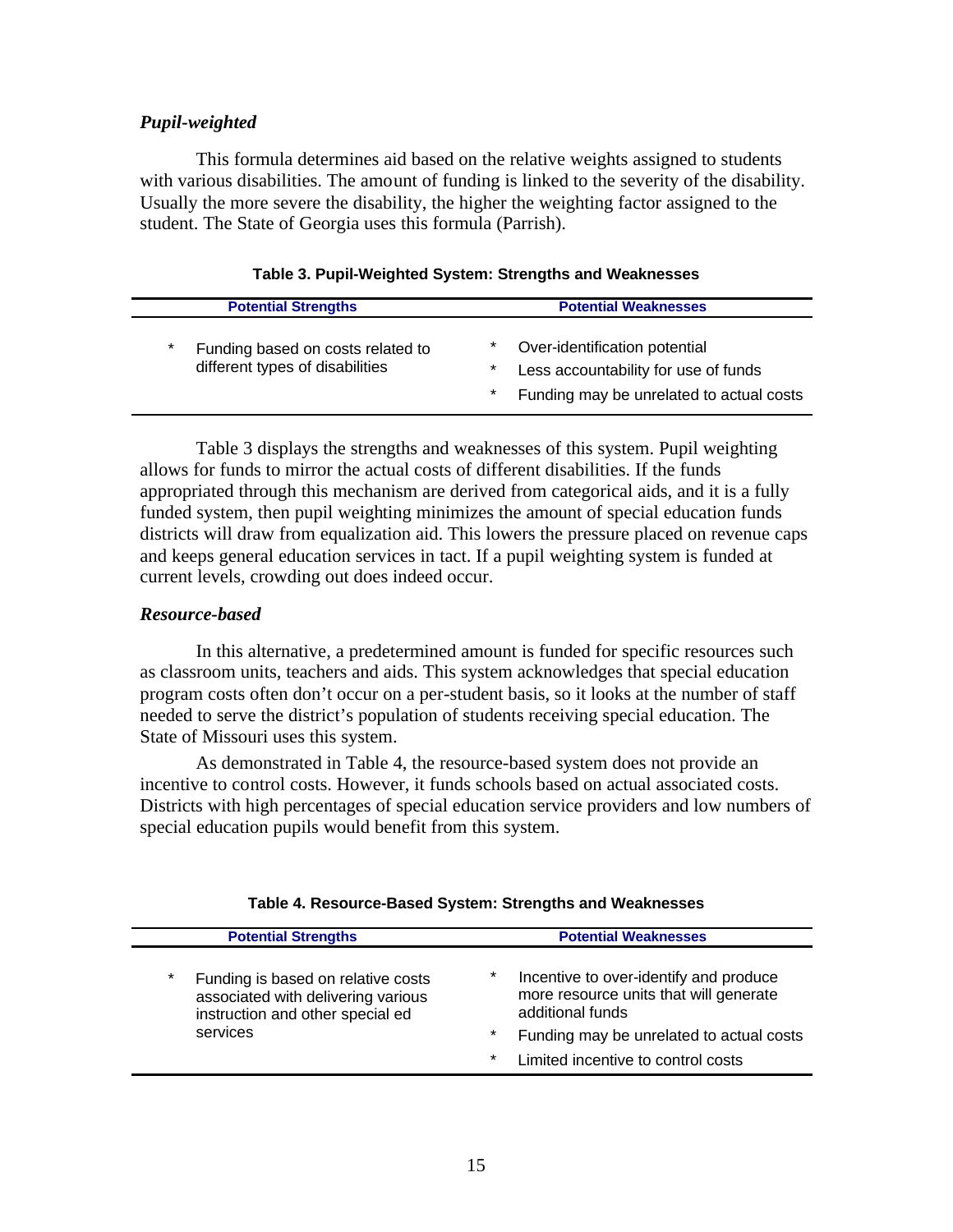#### *Flat grant*

Under this allocation system, a fixed amount of funding is distributed on a perspecial-education student (see Table 5). Total funding for special education is distributed to districts based on special education counts.

| <b>Potential Strengths</b>                                                                                                                                                 | <b>Potential Weaknesses</b>                                                                |  |  |
|----------------------------------------------------------------------------------------------------------------------------------------------------------------------------|--------------------------------------------------------------------------------------------|--|--|
| $\star$<br>Schools have an incentive to keep<br>costs low, because funding is based<br>on number of special education<br>students and not the cost of service<br>provision | *<br>Incentive to under-identify students<br>$^\star$<br>Funding unrelated to actual costs |  |  |

#### **Table 5. Flat Grant System: Strengths and Weaknesses**

This system bases funding on the number of special education students and not on the level of special education funding. Thus there is an implicit incentive for districts to keep the costs of special education down. The flip side of this incentive is that districts with high per-pupil special education costs will be forced to fund a portion of their program through general education aids. Crowding out is a problem even when such a program is fully funded.

#### *Census-based*

This system distributes funds based on the overall census of school-aged children, district enrollment, or average daily attendance (see Table 6). This is in contrast to systems that provide funding based on the count of children receiving special education services and/or measure of special education services actually provided. California uses this system. This allocation method was proposed by the Kettl Commission but is questionable according to the Wisconsin State Supreme Court. A recent ruling determined that disproportionately high populations of children with special needs must be taken into account in the formula.

|              | <b>Potential Strengths</b>                 | <b>Potential Weaknesses</b>                                                                |  |  |
|--------------|--------------------------------------------|--------------------------------------------------------------------------------------------|--|--|
| *<br>$\star$ | No incentive to over-identify<br>Equitable | $\star$<br>Not linked to actual costs<br>$\star$<br>Incentive to under-identify special ed |  |  |
|              |                                            | students                                                                                   |  |  |

| Table 6. Census-Based System: Strengths and Weaknesses |  |  |  |  |
|--------------------------------------------------------|--|--|--|--|
|--------------------------------------------------------|--|--|--|--|

#### *Hybrid Plan – Percentage Reimbursement/Census-Based*

A sixth distribution alternative includes components of both percentage reimbursement systems and census-based systems. This system is similar to the one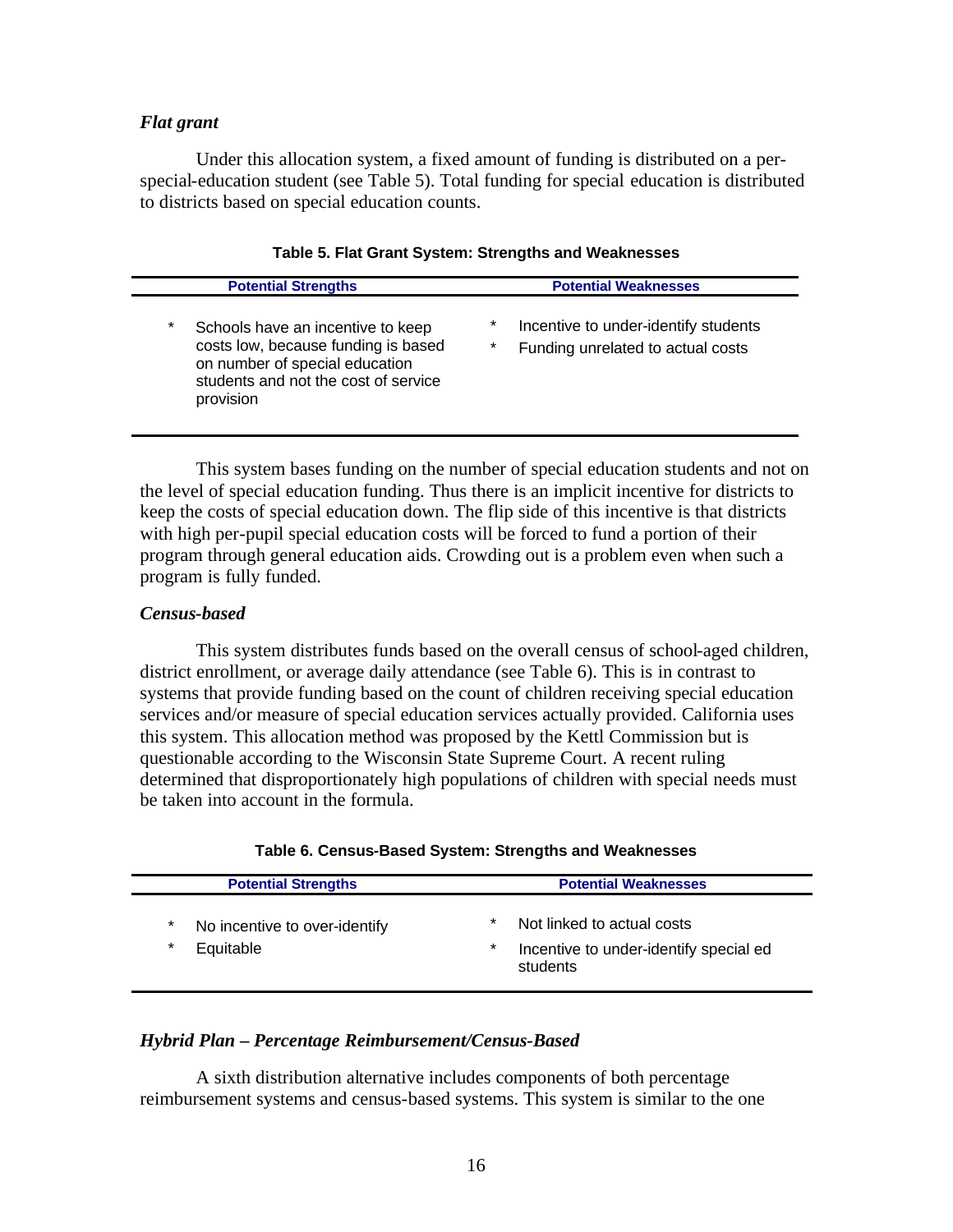proposed by Governor Scott McCallum in his 2001–03 budget request. Under this alternative, special education aids would be distributed through a two-tiered mechanism.

First, districts would be eligible for supplemental special education aid for 100 percent of expenses related to high-cost pupils as defined above. Under the current distribution system, potential exists for districts to be exposed to large expenses related to a small number of high-cost special education students. Supplemental payments would eliminate local responsibility for funding high-cost students. Under this plan, supplemental aids would be a fully funded, first draw from the special education aids appropriation.

Second, funds remaining in the state categorical aid appropriation after deducting for supplemental aid costs would be distributed though a census-based system. As was mentioned earlier, a census-based system distributes aids according to overall district enrollment.

| <b>Potential Strengths</b> |                                                             | <b>Potential Weaknesses</b> |                                       |
|----------------------------|-------------------------------------------------------------|-----------------------------|---------------------------------------|
| $\star$                    | No incentive to over-identify or<br>under-identify students | $\star$                     | Incentive to use higher cost services |
| $\star$                    | Provides additional funding outside<br>revenue limits       |                             |                                       |
| *                          | Funding addresses need                                      |                             |                                       |
| *                          | Greater flexibility in use of funds                         |                             |                                       |
| *                          | Easy to administer                                          |                             |                                       |

**Table 7. Hybrid Plan: Strengths and Weaknesses**

## **Criteria for Evaluating Distributional Alternatives**

In order to decide on a new system for distributing special education funding, it is important to determine what policies should govern this system. The problems discussed earlier in this paper suggest three important goals.

The first and primary goal is to minimize the "crowding out" effect on general education resulting from increased costs in special education. The primary criterion for measuring progress toward this goal is determining the tendency of the alternative to allocate resources based on need.

The second goal is to minimize the negative budgetary impact of low-incidence, high-cost students on school districts. This may be measured by looking at the distribution of special education resources based on disability category. Another goal is to minimize the potential for over-identification. Progress toward this goal may be measured by analyzing whether the alternative provides minimal incentives for increased special education identification, while also promoting low-cost services.

 The third goal is to maximize adequate student resources. The criterion used to measure this goal is to identify how well the alternative prevents under-identification as a result of fiscal disincentives.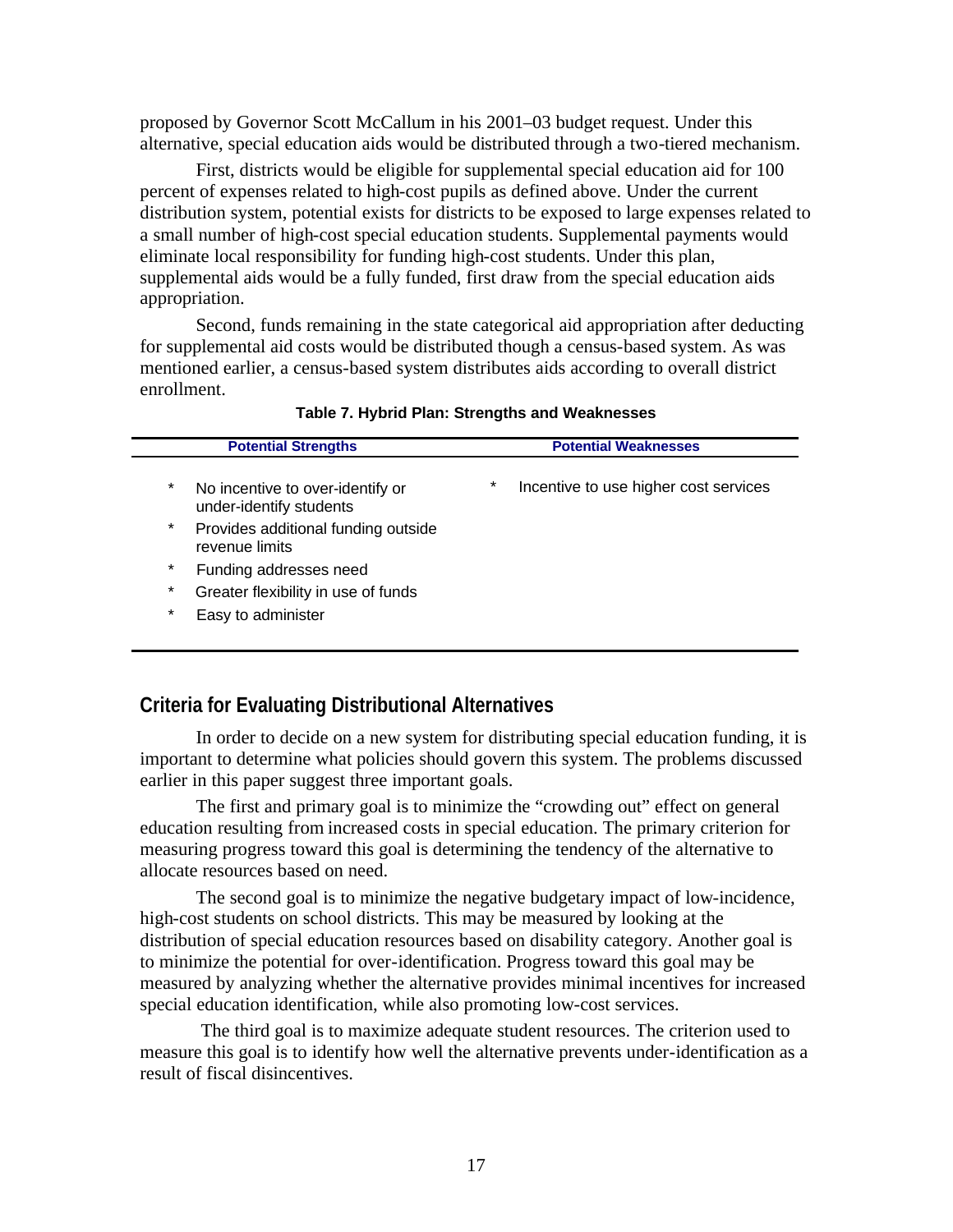### **Comparison of Alternatives**

In this section the six alternatives are evaluated utilizing the policy goals and criteria set forth in the previous section.

#### *The Current System – Percentage Reimbursement*

*Minimize crowding out of general education:* This plan currently performs very poorly in preventing special education costs from absorbing general education funds. This is because in this scheme there is little incentive to control costs.

*Minimize the negative budgetary impact of high cost students on school districts*: This system is very good at limiting the negative budgetary impact of high cost students because it is based on actual costs to the school district.

*Minimize the potential for over identification*: This plan is poor at discouraging over-identification because it is based on costs, so a school district will get more funding if it has more students classified as special education students.

#### *Pupil Weighted*

*Minimize crowding out of general education:* This plan will perform very poorly in preventing special education costs from taking resources from the general education funds. The primary reason for this is that disbursement is not absolutely tied to special education cots.

*Minimize the negative budgetary impact of high cost students on school districts*: This system is very good at limiting the impact because the disability of the student is considered in determining the amount of funding. Also, a set grant level for high-cost students would inspire districts to use these resources as efficiently as possible.

*Minimize the potential for over identification*: This plan performs relatively well in regard to over-identification. Only the less severe categories of special education are ambiguous enough to promote over-identification. High-cost disabilities such as blindness, autism, and severe cognitive disability are nearly impossible to falsify. Also, the size of allocations per student will be relatively low based on current funding levels. The low level of these disbursements is enough to discourage over-identification.

#### *Resource-based*

*Minimize crowding out of general education:* This plan will perform very poorly in preventing special education costs from taking resources from the general education funds. The primary reason for this is that funding levels are not strictly tied to costs.

*Minimize the negative budgetary impact of high cost students on school districts*: This system is fairly good at limiting the impact because the cost of providing education to these students is figured into the resource unit. It is important to note that the cost of a funding unit is an approximation and thus it is not tied entirely to the costs of any highcost pupils a district may be educating.

*Minimize the potential for over-identification*: This plan is poor at discouraging over-identification because schools that can identify more students will be able to justify more resource units which results in increased funding. Again it must be noted that at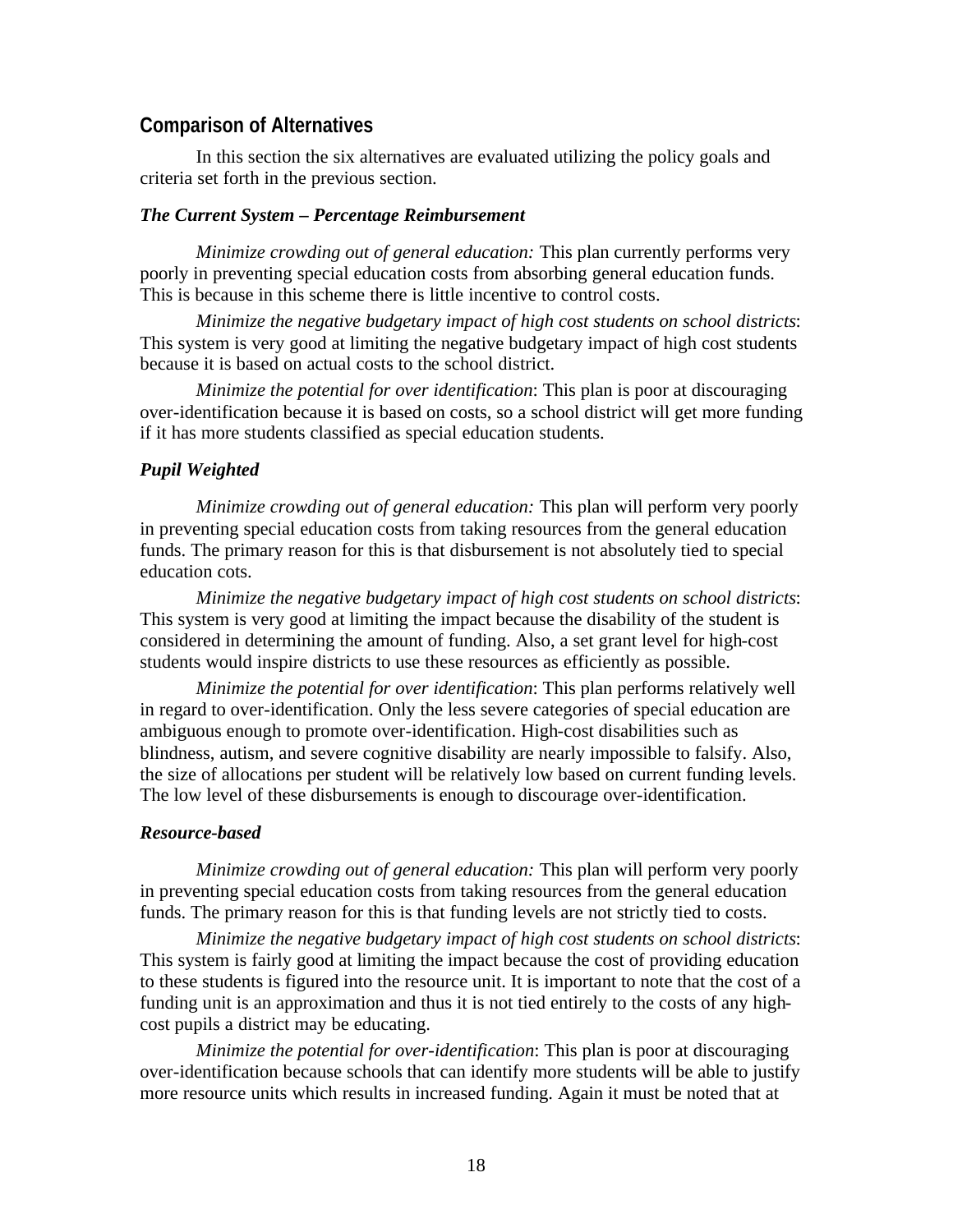current funding levels the size of resource-based disbursement may not be enough to justify the over-identification of special education students.

#### *Flat Grant*

*Minimize crowding out of general education:* This plan will perform very poorly in preventing special education costs from taking resources from the general education funds because it is not based on actual costs. Therefore, depending on the size of the perstudent allocation, schools may be forced to utilize general education funds to cover actual costs.

*Minimize the negative budgetary impact of high-cost students on school districts*: This system is very poor at limiting the impact because a set amount is given per special education student regardless of the severity or cost of the particular disability.

*Minimize the potential for over identification*: This system is very bad at discouraging over-identification. Funding levels are based on the number of special education students a district possesses. There is an incentive to have a high number of these students. The now familiar refrain must again be sounded, however: the level of per-special-education-student funding is likely to be low. The strength of this incentive is likely to be low.

#### *Census-based*

*Minimize crowding out of general education:* This plan will perform very poorly in preventing special education costs from taking resources from the general education funds because it is not based on actual costs. Therefore, schools may be forced to utilize general education funds to cover actual costs.

*Minimize the negative budgetary impact of high cost students on school districts*: This system is very poor at limiting the impact because a set amount is given based on the average number of students regardless of the severity or cost of the particular disability.

*Minimize the potential for over identification*: This plan is very good at discouraging over-identification because schools are given a set allocation to work with irrespective of their special education costs.

#### *Hybrid Plan – Percent Reimbursement/Census-Based*

*Minimize crowding out of general education:* This plan will perform fairly well in preventing special education costs from taking resources from the general education funds because it contains the supplemental component that will assist schools with high costs. Given current levels of funding, this plan fails to eliminate crowding out entirely.

*Minimize the negative budgetary impact of high cost students on school districts*: This system is very good at minimizing the negative impact of high-cost students because of the higher funding level for high-cost students.

*Minimize the potential for over-identification*: The census-based allocation of funding limits over-identification for lower levels of disability because funding is not tied to costs. High-cost disabilities are not ambiguous enough to be prey to overidentification. This plan provides very little incentive for over-identification.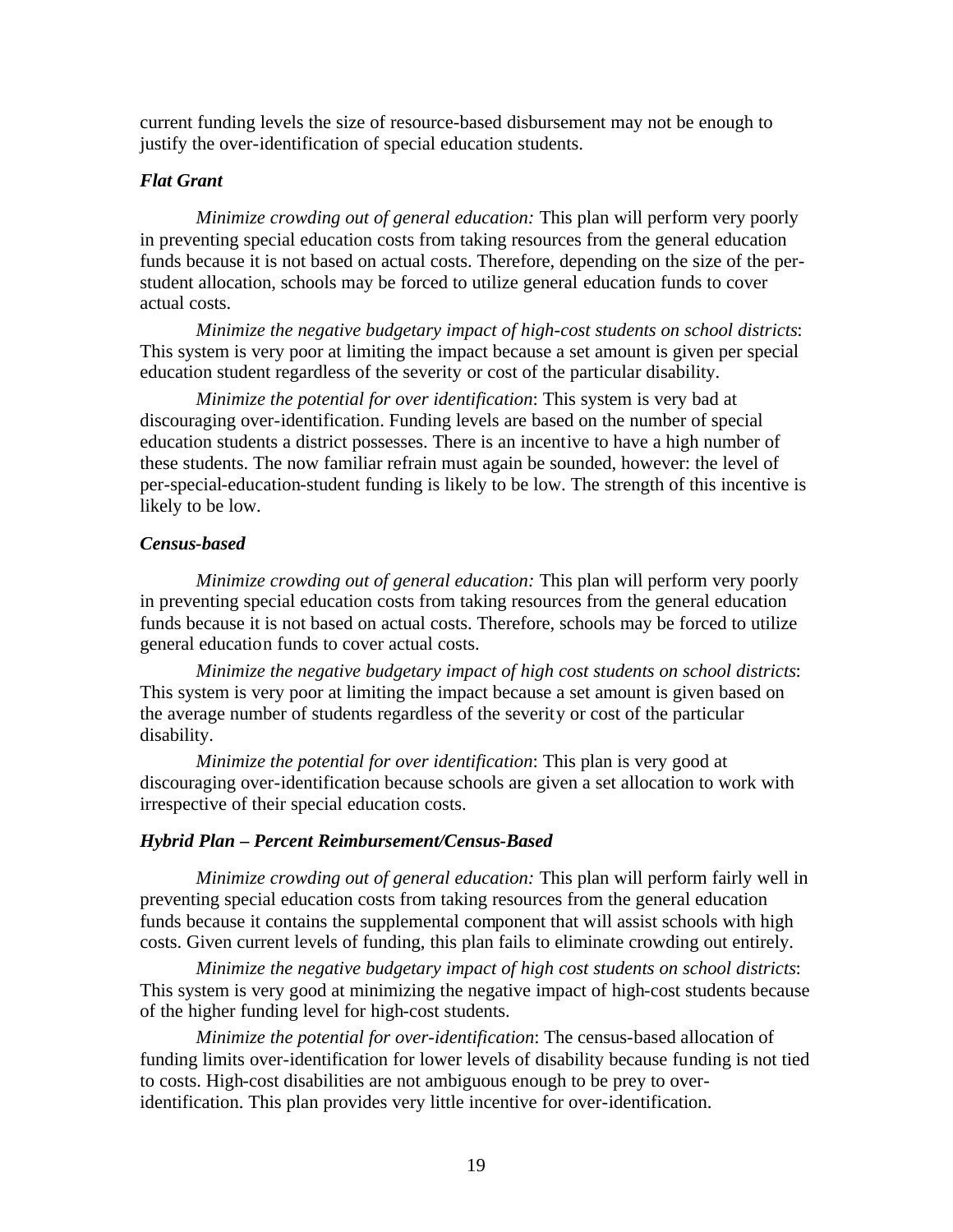### **Recommendation**

Taking into account all relevant criteria, the hybrid plan presents the most attractive distributional formula. It minimizes crowding out by allocating specific funds for the high-cost students. This plan also helps to minimize the negative impact of lowincidence or high-cost students on small districts because under this plan, if these districts are overly burdened with high cost students, they can access this money. These funds also help any magnet school districts fund their programs for high-cost students.

The hybrid plan also manages to minimize the potential for over-identification by basing a portion of its funding on a census-based system. Census-based funding assumes equal distribution of disabilities throughout the population. Thus the only way schools could increase their funding is by identifying more high-cost special education pupils. These disabilities tend toward obvious diagnoses, however, and thus it is unlikely that schools would be able to misidentify students in order to bring them into these categories. There is virtually no basis for over-identification in this scheme.

Though the hybrid plan is not a panacea, it is the only distributional scheme that manages to address each of the goals outlined above. It is important to note at this point that no method of distribution will solve the fundamental issues at the heart of the crisis. Ultimately increasing special education costs will require increasing state funding. Any solution that does not allow for this conclusion threatens the quality of education for all Wisconsin students. At heart this is not a fiscal issue. It is a problem that threatens the capacity of our schools to educate Wisconsin's children. Special education deserves a greater financial commitment. The tough choices facing the state government in the next biennium must be fundamentally informed by this reality.

#### **Acknowledgments**

We gratefully acknowledge the guidance and understanding of Russ Whitesel, Joyce Kiel and Terry Anderson of the Wisconsin Legislative Council. Robert Stirn, District Administrator of Viroqua Schools, Sandy Jacobson, Business Manager of LaFarge Schools, John Humphries, Director of Special Education for Middleton-Cross Plains and Phil Frei, Deputy District Administrator for Sun Prairie Schools provided a local perspective of special education issues. Russ Kava, Rick Olin and Sandy Swain of the Legislative Fiscal Bureau were instrumental in providing school aids data and clarification. Finally, the dedicated employees of the Wisconsin Department of Public Instruction deserve a special mention for their time, patience and expertise. In particular we would like to thank Beverly Krause, School Finance Specialist; Stephanie Petska, Director of Special Education; Nancy Furman, Special Education Data Coordinator; Karen Kucharz, School Finance Information Specialist; Mike TeRonde and Keith Pollock, Budget and Policy Analysts; David Carlson, Director of School Finance and Tom Grogan, Legislative Liaison.

#### **References**

ACT Assessment, Services for Students with Disabilities, [www.act.org/aap/disab/opt2.html. 2](http://www.act.org/aap/disab/opt2.html)002